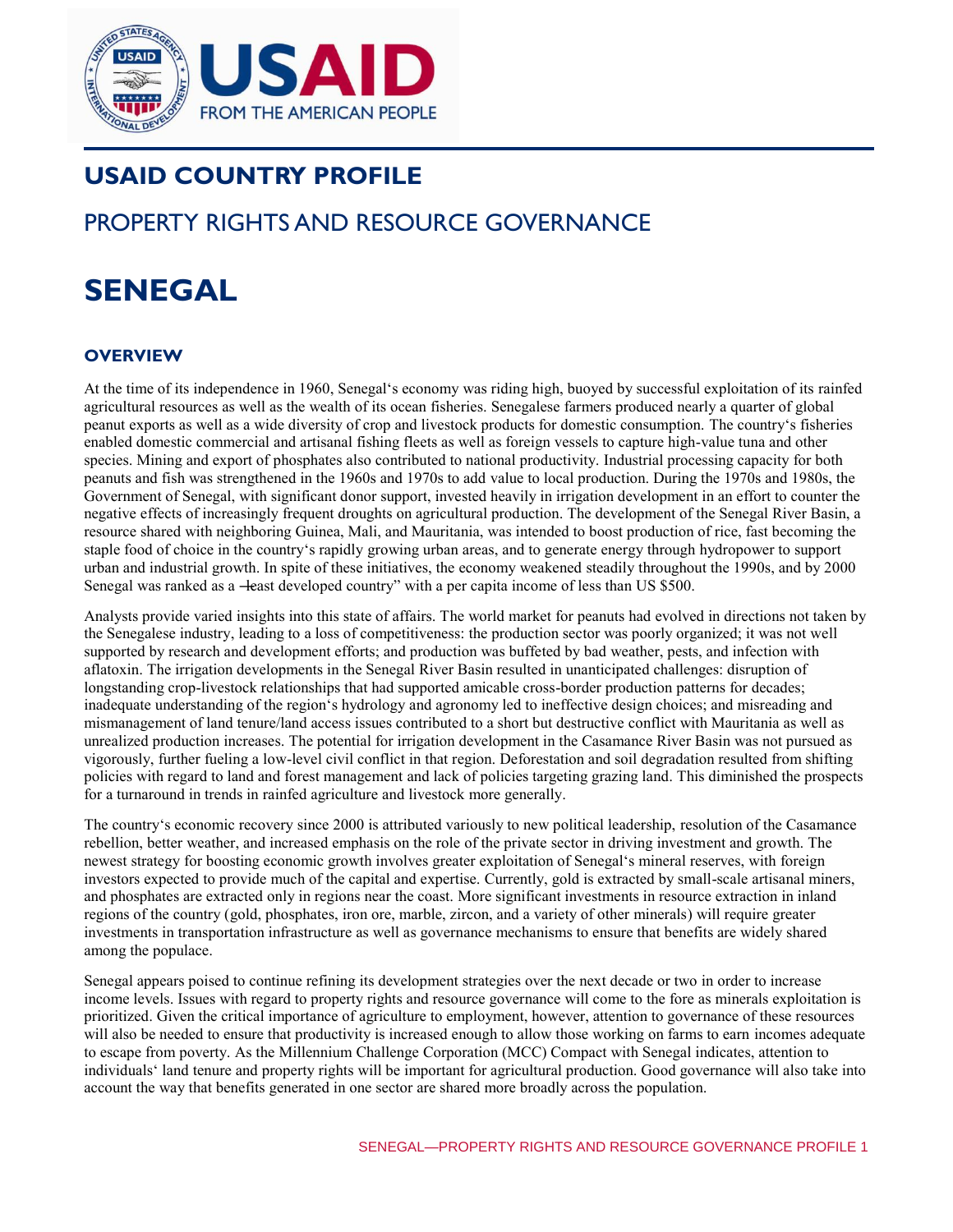#### **KEY ISSUES AND INTERVENTION CONSTRAINTS**

- **Support participatory measures to formulate a new integrated land policy and legislation.** Senegal's policy of decentralization with regard to land administration, implemented over the past 45 years, has not, in general, resulted in greater local control, more productive and/or sustainable land use, or greater security of family or individual tenure. Customary law continues to prevail in most rural areas, but a great variety of approaches is being applied. The rights of women and youth to land and incentives to use it sustainably are not always in place. In urban areas, there are high levels of informal transactions. Where land rights were complex, as in the Senegal River Valley, state-led investments have replaced customary tenure with new systems, but security of rights remains an issue. According to a 2006 USAID report, ―The current land tenure system is an impediment to long-term investments in land enhancement and improved land stewardship." Repeated use by the state of measures that permit land to be reclassified as subject to allocation by the state rather than the local government councils (declaration of *zones pionnieres*) and expropriation of land for development have further undermined the decentralized approach. As the government now seeks to expand investments in transport infrastructure and to attract foreign investors into the mineral sector, these issues will continue to pose problems. New legislation that protects the rights of small landholders and pastoralists in rural areas – as well as the appropriate implementation and enforcement framework – at the same time as these important new initiatives are undertaken will be important to building food security and encouraging investment by small farmers in support of the government's goal of revitalizing rainfed agriculture. *Donors can help to foster the consultations with local rural councils, administrations, traditional leaders, and extended households that are needed to develop a new, integrated*  land policy approach that provides an adequate land-allocation process for development purposes while safeguarding *the rights and incentives of customary stakeholders* (USAID 2006, 7).
- **Strengthen the capacity of rural councils to better allocate resources and protect citizens' rights.** The government's land and forest management policies have delegated authority to rural councils to administer and allocate land and natural resources. However, the capacity of these councils is weak and they are not always capable of responding to rapidly-changing conditions such as demographic pressures, urbanization, economic activities, and patterns and performance of agricultural production. In addition, rural councils have not recognized or promoted women's access to and rights in land, a step that could, in some areas, increase both productivity and household incomes as well as sustainable land management practices*. Donors could support the technical and analytical capacity of rural councils to better define and understand the challenges in their areas. Donors could also help the government to build council capacity by offering training on key issues, including encouraging inclusivity and in particular addressing the land/forest resource needs of rural women. With the aim of aligning Senegal's statutory laws and customary practices with its constitutional precepts regarding equal rights of men and women to land, donors could fund further research into the effects of laws on women, families, and communities. Donors could organize forums to discuss changes that would strengthen recognition of women's property rights. USAID could also build on its successful communitybased natural resource experience to create education programs aimed at empowering women to participate in the work of, and to assume roles on, the rural councils.*
- **Promote the development of a new approach to forest conservation and management.** In principle, rural councils and communities were granted forest-resource control rights and responsibilities in the 1998 Forest Code. Community-based forest management has been shown in donor-supported programs to be a viable option in Senegal. However, in communities not supported by donors, rural councils have often found that national decision-making predominates. *Given the strong threats to the sustainability of Senegal's forest resources, donors should promote the idea of a new approach to forest conservation and management as part of a larger reform of land law and administration.*

FOR MORE RECENT LITERATURE: <http://usaidlandtenure.net/senegal> Keywords: Senegal, tenure, agrarian, land law, land reform, property rights, land conflicts, water rights, mineral rights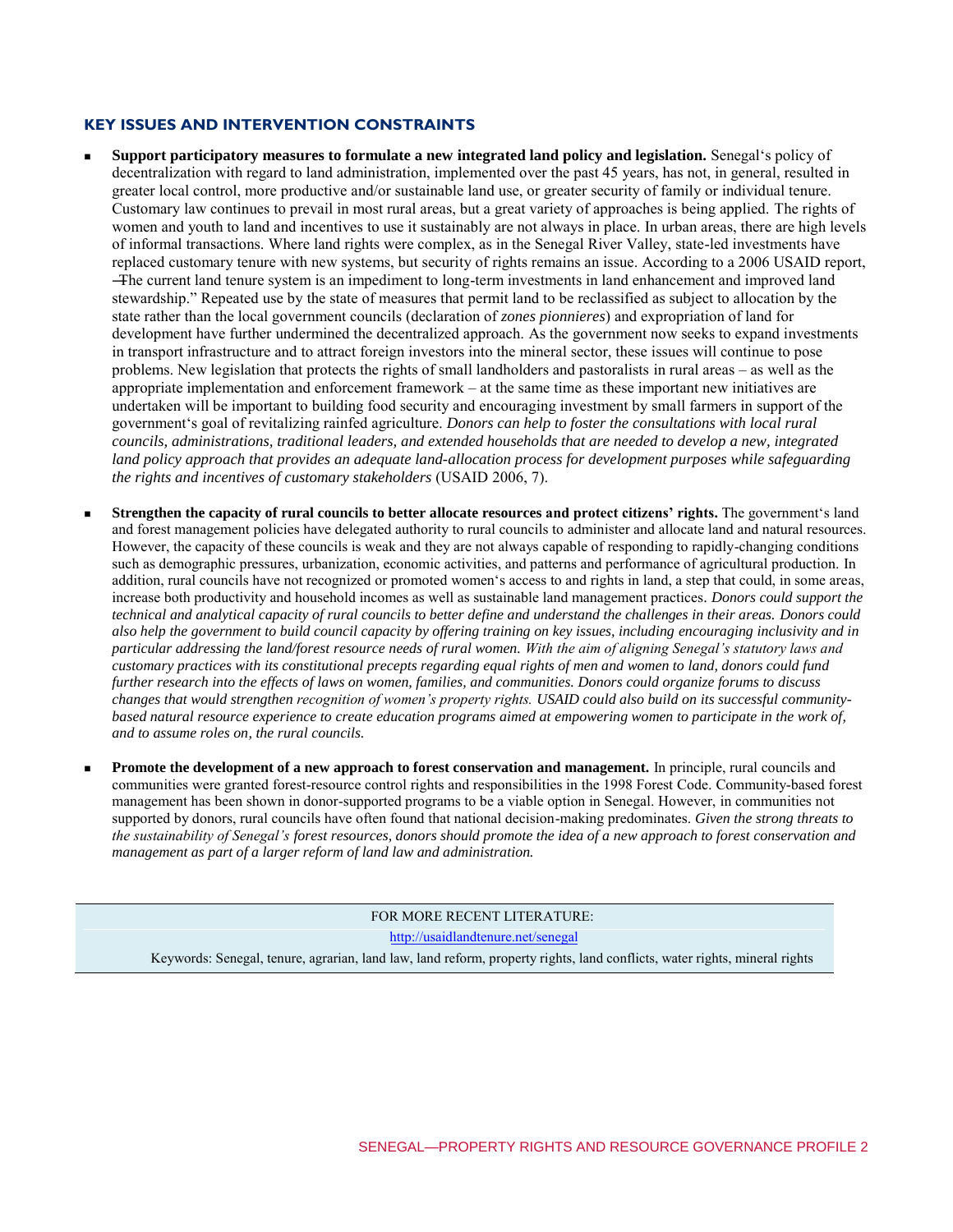#### **SUMMARY**

Senegal became independent of France in 1960, starting its national life as a relatively prosperous country with an economy based on the exploitation of its rainfed agricultural resources. Senegal now faces the challenge of recovering from economic reversals experienced in the 1980s and 1990s. Most observers conclude that the agricultural sector's competitiveness has been eroded and needs to be rebuilt if poverty-reducing economic growth is to be realized. While the potential for intensification of agriculture is high, farmers and livestock owners are facing serious challenges: increasing demographic pressure, insecure land tenure, soil and pasture degradation, increasingly variable rainfall and inadequate irrigation management, and a changing policy environment.

Urban areas have experienced rapid growth in recent decades. Over 20% of the country's 12 million people now lives in the capital city of Dakar, drawn by the promise of greater employment and education opportunities. Sixty percent of Senegal's population is expected to reside in cities by 2015. In rural areas, by contrast, two out of every three people live in poverty, reflecting the lagging growth in the agricultural sector.

The legal framework of Senegal's land regime consists of multiple civil laws, religious law, and a long history of evolving principles of customary law. In the 50 years since independence, Senegal has pursued a decentralized model of governance, granting additional powers to local democratically elected bodies, including rural councils and water user associations. In many communities, rural hierarchies

| <b>BOX 1. MACRO INDICATORS</b>                             |      |                   |  |
|------------------------------------------------------------|------|-------------------|--|
|                                                            | Year | <b>Score</b>      |  |
| Population, total                                          | 2008 | 12,211,181        |  |
| Population ages 0-14: 15-64: 65+ (% of total)              | 2008 | 43.8; 53.8; 2.4   |  |
| Population growth (annual %)                               | 2008 | 2.6               |  |
| Rural population (% of total population)                   | 2008 | 57.6              |  |
| Population density (people per sq. km)                     | 2008 | 63.4              |  |
| Literacy rate, adult total (% of people ages 15 and above) | 2006 | 41.9              |  |
| Land area: Surface area (sq. km)                           | 2008 | 192, 530; 196,720 |  |
| Arable land (% of land area)                               | 2005 | 13.2              |  |
| Agricultural land (% of land area)                         | 2005 | 42.8              |  |
| Permanent cropland (% of land area)                        | 2005 | 0.2               |  |
| Irrigated land (% of cropland)                             | 2003 | 4.8               |  |
| Forest area (% of land area)                               | 2005 | 45.0              |  |
| Nationally protected areas (% of total land area)          | 2006 | 11.2              |  |
| Renewable internal freshwater resources per capita         |      |                   |  |
| (cubic meters)                                             | 2007 | 2169.3            |  |
| Annual freshwater withdrawals, agriculture: domestic:      |      |                   |  |
| industry (% of total freshwater withdrawal)                | 2007 | 93.0, 4.4, 2.6    |  |
| Crop production index $(1999-2001 = 100)$                  | 2005 | 99.8              |  |
| Livestock production index $(1999-2001 = 100)$             | 2005 | 108.3             |  |
| GDP (current US\$)                                         | 2008 | 13,208,529,028    |  |
| GDP growth (annual %)                                      | 2008 | 2.5               |  |
| Agriculture: industry: manufacturing: services, value      |      | 14.9, 22.9, 13.4; |  |
| added (% of GDP)                                           | 2008 | 62.2              |  |
| Ores and metals exports: imports (% of merchandise         |      |                   |  |
| exports: imports)                                          | 2007 | 4.1; 1.3          |  |
| Aid (% of GNI)                                             | 2007 | 7.5               |  |
| Source: World Bank, 2009                                   |      |                   |  |

based on family lineage, religion, and political party membership dominate these bodies and control access to natural resources and retention of rights. Veto powers retained by the central government create further challenges to representative local governance of rural land. In urban areas, Senegal's progressive legislation allowing for the systematic regularization of land rights in informal settlements has lacked the financial and human resources support necessary for implementation.

Senegal's forest laws recognize the critical role that communities can play in managing the country's forests, and donor-supported community forest management programs have successfully worked with communities to develop sustainable forest management programs. Beyond these programs, however, there is little evidence of any significant devolution of authority over forest resources to local communities.

The privatization of Senegal's system for water supply and distribution has been an African success story, resulting in more than US \$400 million in benefits, realized primarily by consumers. Urban areas are close to receiving complete water coverage; rural access has risen significantly and is a government priority and the subject of ongoing programs. The country is expanding irrigation in the Senegal River Valley to take full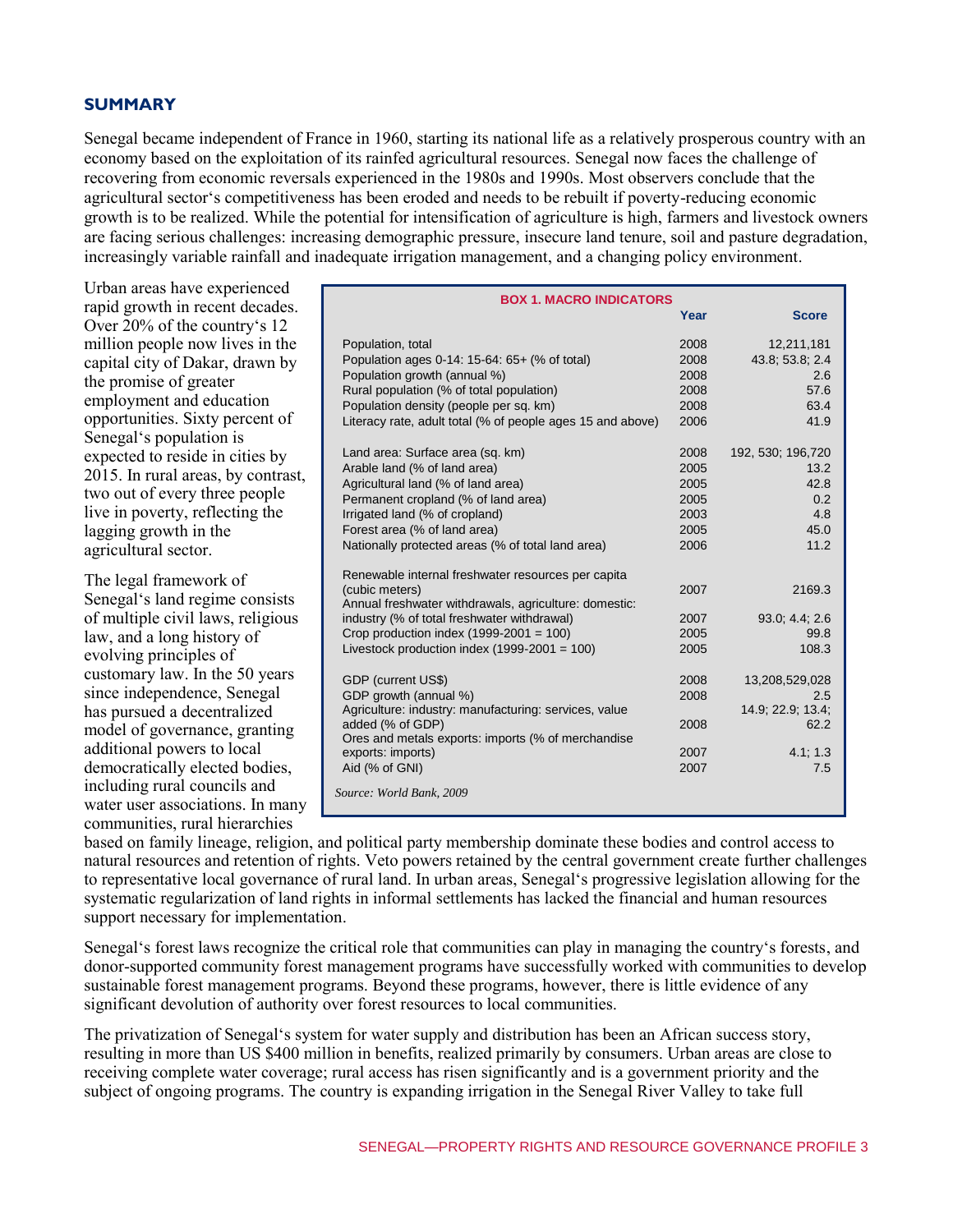advantage of the quota allotted by the multi-country Organization for the Development of the Senegal River (OMVS). The Senegal River, which has decreased in volume over the last decades, has not supplied the amount of hydroelectric energy anticipated when OMVS constructed two large dams and a power plant.

Phosphates have dominated Senegal's mineral sector, with phosphate exports following fish products as the second most important source of revenue. New phosphate reserves have been identified and are being brought into production. Reforms to the legal and regulatory framework governing the mineral sector, a program designed to map mineral deposits and create a cadastre, and development of some much-needed infrastructure are combining to attract more foreign investment: a gold mine began production in 2009, and construction of a large operation to extract iron ore is underway.

### **1. LAND**

#### **LAND USE**

The total land area of Senegal is 196,720 square kilometers. The country's population is estimated at 12.2 million people (2008). Fifty-eight percent of the population is rural, and two-thirds of the rural population lives in poverty. Of Senegal's US \$13.2 billion GDP (2008), 62% is from services. Although over 60% of the population is employed in the agricultural sector, only 15% of GDP is from agriculture. Industry comprises 23% of Senegal's GDP. While there has been positive economic growth since 2000, the UNDP ranked Senegal 166<sup>th</sup> out of 182 countries in the 2009 Human Development Report (World Bank 2009a; EIU 2005; UNDP 2009; World Bank 2006a; ADF 2005).

Senegal has 531 kilometers of coastline, and fishing is the leading industry. Fish supplies about 75% of the population's animal protein and is also the country's leading export, accounting for between 22 and 30% of export earnings in the 2001–2008 period. The industry directly or indirectly employs about 600,000 people, 15– 17% of the country's workforce (Niang 2005; USDOS 2010a).

Senegal's topography is comprised of low rolling plains with foothills in the southeast; the highest point is 581 meters. Of Senegal's total land area, 43% is classified as agricultural; 13% of total land is considered arable (i.e., cultivable under rainfed conditions). Sixty-five percent of agricultural land is classified as pasture or grasslands. Seventy-five percent of arable land is in the central western region, known as the Peanut Basin, and the Casamance region south of The Gambia (World Bank 2009a; ADF 2005; UNSD 2009).

Senegal's primary cash crops are groundnuts, cotton, and horticulture. Groundnuts are grown in the central region, particularly in the Peanut Basin, and horticulture is concentrated in coastal regions. Sorghum and millet are grown in the northern and central regions, and rice is grown in the southern Casamance and Senegal River Valley. Maize and cowpeas are common subsistence crops. The country has a livestock population of 13.1 million, and most farms keep some livestock. Historically, pastoralists moved herds seasonally across large areas of the country, taking advantage of Senegal's varied vegetation and rainfall. Over time, most livestock operations have become more sedentary, with herd movement restricted to relatively small areas (EIU 2005; Freudenberger and Freudenberger 1993).

Soil fertility in Senegal is generally low, and soils are highly depleted due to erosion and unsustainable farming practices. Countrywide, 4.8% of all cropland is irrigated; the amount of irrigated land is slightly higher than the average for sub-Saharan Africa, reflecting the government's commitment to irrigation infrastructure at various times in its history as well as the water resources available in the Senegal, Saloum, Gambia, and Casamance river basins. Forests cover 45% of the total land area, and deforestation is occurring at a rate of 0.5% per year. Nationally protected areas comprise 11% of the total land area and include the 913,000-hectare Niokolo Koba National Park in Tambacounda. Senegal has 1049 square kilometers of sandy dunes along its coast and about 4000 square kilometers of estuaries and tidal flats (Tappan et al. 2004; World Bank 2009a; Wood et al. 204; ADF 2005; UNSD 2009).

Senegal's 13 ecoregions have experienced slight to moderate changes over the period from 1965–2000 due to a general decline in rainfall and periodic extreme droughts. Soil fertility in the Peanut Basin has declined, and cultivation of the northern sandy pastoral region of the country has increased. Some farmers have migrated south, opening up new areas for agriculture by clearing forests and woodlands. Drought and increased salinity of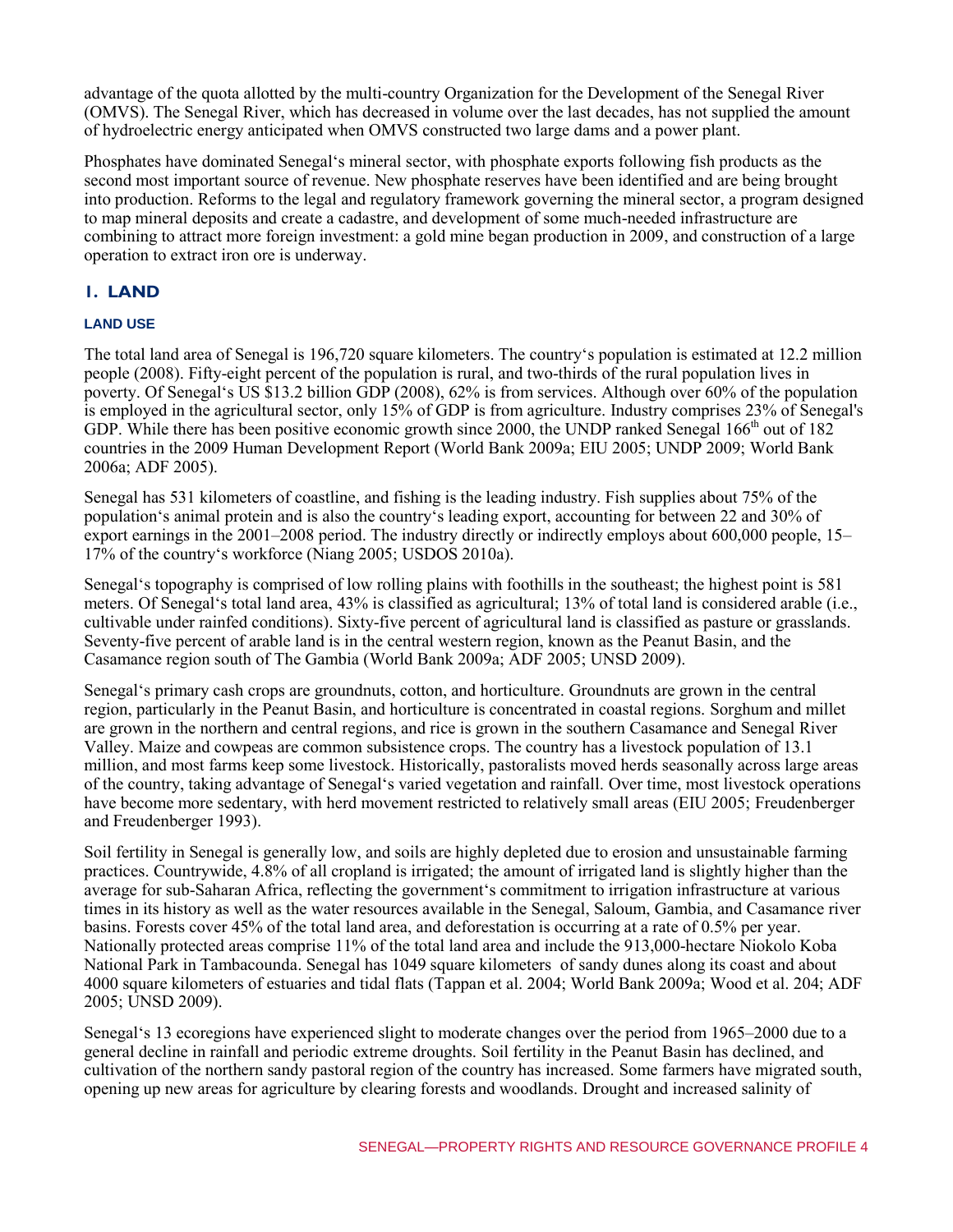groundwater have reduced the extent of mangrove forests in coastal estuaries, and erosion of plateaus and watersheds has increased silt in valleys and lowlands (Tappan et al. 2004; ADF 2005; USAID 2006).

Urban areas have experienced rapid growth, which is expected to continue; by some estimates, 60% of the population is expected to reside in cities by 2015. Dakar is the largest metropolitan area, housing 20% of Senegal's total population and 50% of the country's urban population. The city has sprawled outward in informal settlements characterized by little or no infrastructure. Other urban areas are much smaller (World Bank 2007; World Bank 2006a; World Bank 2002).

#### **LAND DISTRIBUTION**

There are about 20 different ethnic groups in Senegal, the largest being the Wolof (43% of population). Other groups include Fulani (also known as the Fulbe or Peul), who make up about 24% of the population, Serere (15%), Diola (5%), and Mandingo or Malinké (4%). Lesser groups are the Soninké, Toucouleur, Bassari and Dialonké. Traditionally, the three largest groups tended to be associated with certain regions and livelihood systems. The Wolof were primarily farmers, with the largest concentration in the northwestern region of the country. The Fulani are traditionally associated with pastoralist livelihoods. The Serere engaged in both cultivation of land and livestock production and were concentrated in the Peanut Belt. Migration among areas and between groups has become more fluid as the populations have responded to economic, social, and political changes. In the northern region of the country, rural livelihoods that were traditionally centered on pastoralism and on seasonal transhumance became more sedentary as a result of the creation of boreholes providing reliable water sources for watering livestock and irrigating crops and pressure from expanding cultivation, especially in the Peanut Basin and around water sources (Monkam 2009; EIU 2005; Furth 1998; Cotula 2006; Freudenberger and Freudenberger 1993).

Ninety-five percent of Senegal's farms are smallholdings, with farm size ranging from 1.5 to 5 hectares. The remaining 5% of holdings are larger farms. Large national and international agribusinesses have had a presence in Senegal since at least the 1930s. The largest farms have concentrated operations in the Senegal River Valley, the land around Dakar and coastal areas, and in the Casamance, although agribusinesses have also begun to invest in more remote areas (ADF 2005; FAO 2005a; Freudenberger and Freudenberger 1993).

Informal settlements make up 25% of urban land in Senegal. Thirty percent of the residents of the capital city of Dakar live in informal settlements, often with no, or limited, access to services. From 1960 to 1987, Senegal's government undertook large-scale slum clearance efforts, but informal settlements continued to spread, and the government faced increasing vocal public criticism of its actions. In 1987, the government adopted a progressive policy of systematic regularization of informal settlements and planned to provide upgradeable, 50-year rights of occupancy to 41,000 households. As of 2007, however, only about 1600 plots had been regularized under the program (World Bank 2002; Durand-Lasserve and Ndiaye 2008).

#### **LEGAL FRAMEWORK**

Articles 8 and 15 of the Constitution of the Republic of Senegal (2001) provide for fundamental economic and social rights, including the right to property (GOS Constitution 2001).

Under colonial rule, customary law jurisdictions were permitted to coexist alongside a French-modeled legal code. In 1964, the government passed the National Domain Law, which was intended to break the grip of traditional ethnic and religious hierarchies over land access, to encourage productive use of land, and create an economic environment conducive to agricultural exports. The National Domain Law classified about 97% of all land in Senegal as state-owned; the 2–3% of land that had been registered as freehold during the colonial era remained under private ownership. The National Domain Law classified land as within urban, classified, agricultural, or pioneer zones. The law also decentralized control over land to local governance bodies (municipalities and rural communities) (Monkam 2009; Bruce et al. 1995).

The Rural Community Law of 1972 (*Loi relative aux Communautés Rurales*) provided the structure for the elected rural councils (*counseils ruraux*) and the ambit of their authority. As the representative of the rural community, the rural council has the authority to allocate use-rights to land, conditional upon the landholder's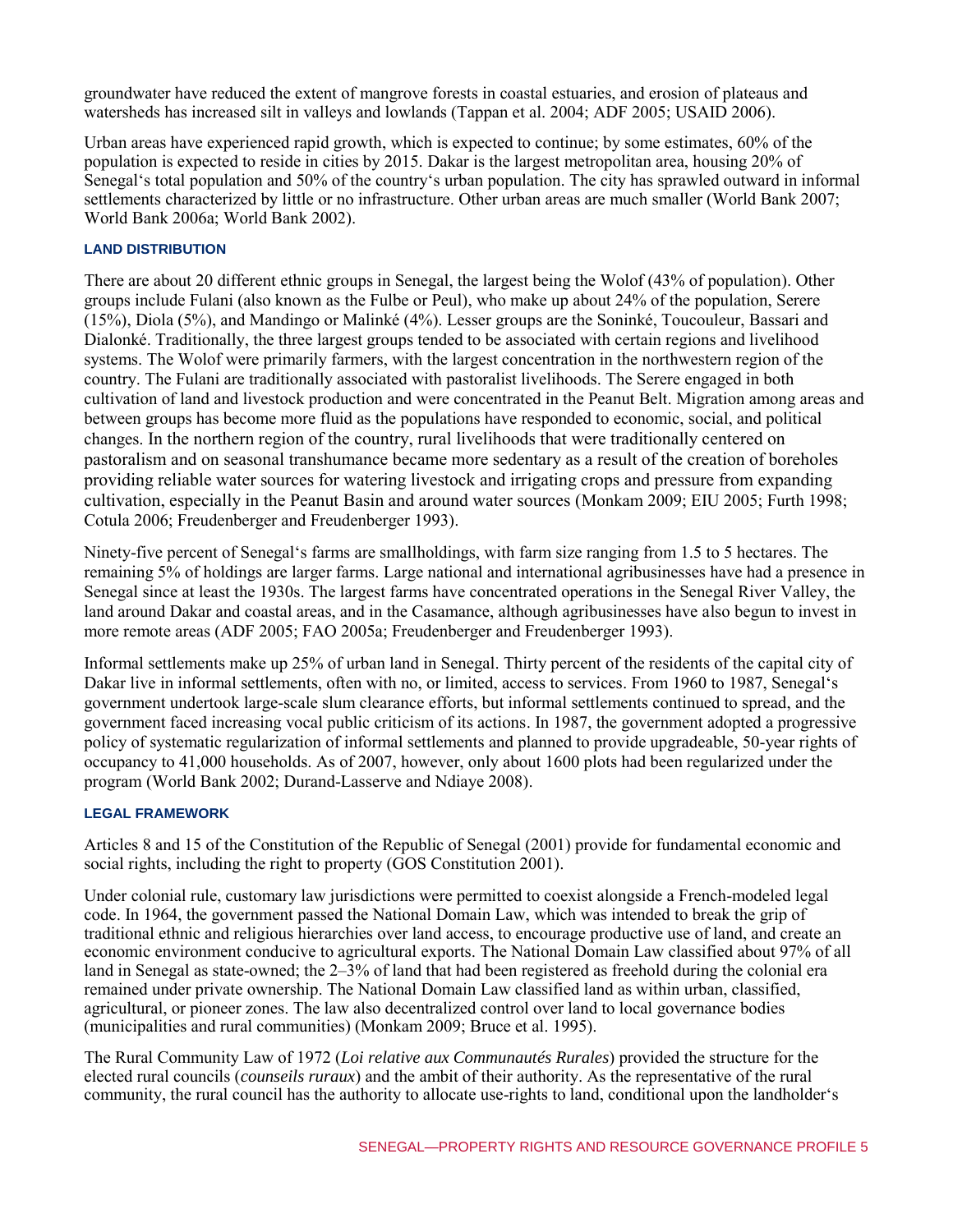economically productive use of the land. The concept for productive use of land is not defined in the law; the rural council establishes criteria based on local development plans. Natural persons and legal entities can obtain longterm, heritable use-rights to rural land, subject to a productive use requirement. The rural council has the authority to retake land that is not used productively and allocate it to other users. The law requires all land transactions to be conducted through and recorded with the rural council, and the rural council has authority to decide land disputes in its jurisdiction. The rural council's authority is circumscribed by the central government, which retains the right to veto the decisions of the rural council. Officials of the Ministry of the Interior (e.g., *sous-préfets, préfets*) have exercised the authority to trump decisions considered contrary to protection of the state's interest in natural resources (Bruce et al. 1995; Faye 2008; Monkam 2009).

| <b>BOX 2. LAND TENURE INDICATORS</b>                                              |       |  |  |
|-----------------------------------------------------------------------------------|-------|--|--|
|                                                                                   |       |  |  |
| Millennium Challenge Corporation Scorebook, 2009                                  |       |  |  |
| - Land Rights and Access (Range 0-1; 1=best)                                      | 0.527 |  |  |
| International Property Rights Index, 2009                                         |       |  |  |
| Physical Property Rights Score (Range: 0-10; 0=worst)                             |       |  |  |
| World Economic Forum's Global Competitiveness Index, 2008-2009                    |       |  |  |
| Property Rights (Range: 1–7; 1=poorly defined/not protected by law)               | 4.4   |  |  |
| World Economic Forum's Global Competitiveness Index                               |       |  |  |
| Ease of Access to Loans (Range: 1-7; 1=impossible)                                | 1.8   |  |  |
| International Fund for Agricultural Development, Rural Poverty Report,            |       |  |  |
| 2001                                                                              |       |  |  |
| Gini Concentration of Holdings, 1981-1990 (Range: 0-1; 0=equal<br>distribution)   | 0.49  |  |  |
| International Fund for Agricultural Development, Rural Sector Performance         |       |  |  |
| Assessment, 2007                                                                  |       |  |  |
| - Access to Land, 2007 (Range: 1-6; 1=unsatisfactory access)                      | 3.7   |  |  |
| Food and Agricultural Organization: Holdings by Tenure of Holdings                |       |  |  |
| Total Number of all Agricultural Holdings, Year                                   |       |  |  |
| Total Area (hectares) of all Agricultural Holdings, Year                          |       |  |  |
| - Total Number of Holdings Owned by Holder; Year                                  |       |  |  |
| - Total Area (hectares) of Holdings Owned by Holder; Year                         |       |  |  |
| Total Number of Holdings Rented from Another; Year                                |       |  |  |
| Total Area (hectares) of Holdings Rented from Another; Year                       |       |  |  |
| World Bank Group, Doing Business Survey, 2009                                     |       |  |  |
| Registering Property-Overall World Ranking (Range: 1-181; 1=Best)                 | 149   |  |  |
| World Bank Group, World Development Indicators, 2009                              |       |  |  |
| Registering Property-Number of Procedures                                         | 6     |  |  |
| Registering Property-Days Required                                                | 124   |  |  |
| World Bank Group, World Development Indicators, 1998                              |       |  |  |
| - Percentage of Population with Secure Tenure                                     |       |  |  |
| Heritage Foundation and Wall Street Journal, 2009                                 |       |  |  |
| Index of Economic Freedom-Property Rights (Range 0-100; 0=no<br>private property) | 50    |  |  |
| Economic Freedom of the World Index, 2008 (2006 data)                             |       |  |  |
| Legal Structure and Security of Property Rights (Range 0-10;0=lowest              | 3.55  |  |  |
| degree of economic freedom)                                                       |       |  |  |
| Protection of Property Rights (Range 0-10; 0=lowest degree of                     | 4.78  |  |  |
| protection)                                                                       |       |  |  |
| Regulatory Restrictions of Sale of Real Property (Range 0-                        | 2.85  |  |  |
| 10;0=highest amount of restrictions)                                              |       |  |  |
|                                                                                   |       |  |  |

Law No. 76-66 of July 2, 1976 extended the state's public domain to include subsurface land, inland waters, ocean shores, and offshore waters. The law also identified types of land tenure: authorized occupancy, leases, and land concessions (Bruce et al. 1995; Furth 1998).

Decree No. 80-1051 of 14 October 1980 gives the *préfet* (local official of the central government) the authority to define the minimal conditions for productive use of land with reference to the conditions of the local area. The extent of use of this provision is unknown (Bruce et al. 1995).

Decree 80-268 of 1980 prohibits clearing and cultivating —naural pastures" and calls for the creation of district-level pasture conservation committees. The decree has had little reported positive impact on the protection of pastureland, at least in part due to the failure of the decree to define —natural pasture" and the lack of representation of herders and pastoralists on the pasture conservation committees (Furth 1998).

The Decentralization Law, Law No. 96-06 of March 22, 1996, clarified the subnational governance structure at the regional and commune levels in both urban and rural areas. In urban areas,

communes are governed by elected municipal councils. Municipal councils have input into local planning and can apply for use of state land for infrastructure development, but the central government retains primary control over urban land. Rural communities are governed by elected rural councils, which are responsible for the allocation of rural land rights and establishment of agricultural production standards in rural areas (Faye 2008; Monkam 2009; Freudenberger 2009; World Bank 2002).

Two decrees focus on urban land. First, Decree No. 91-386 of 1991 provides for the regularization of rights to plots in informal settlements and upgrading of services and facilities. The decree characterizes regularization and upgrading of informal settlements as an issue of public utility, thus permitting the state to expropriate land in areas designated for urban renewal without following the procedural requirements and specific showing of public interest. Second, Decree No. 91-748 of 1991 sets out the procedures governing the registration of ownership,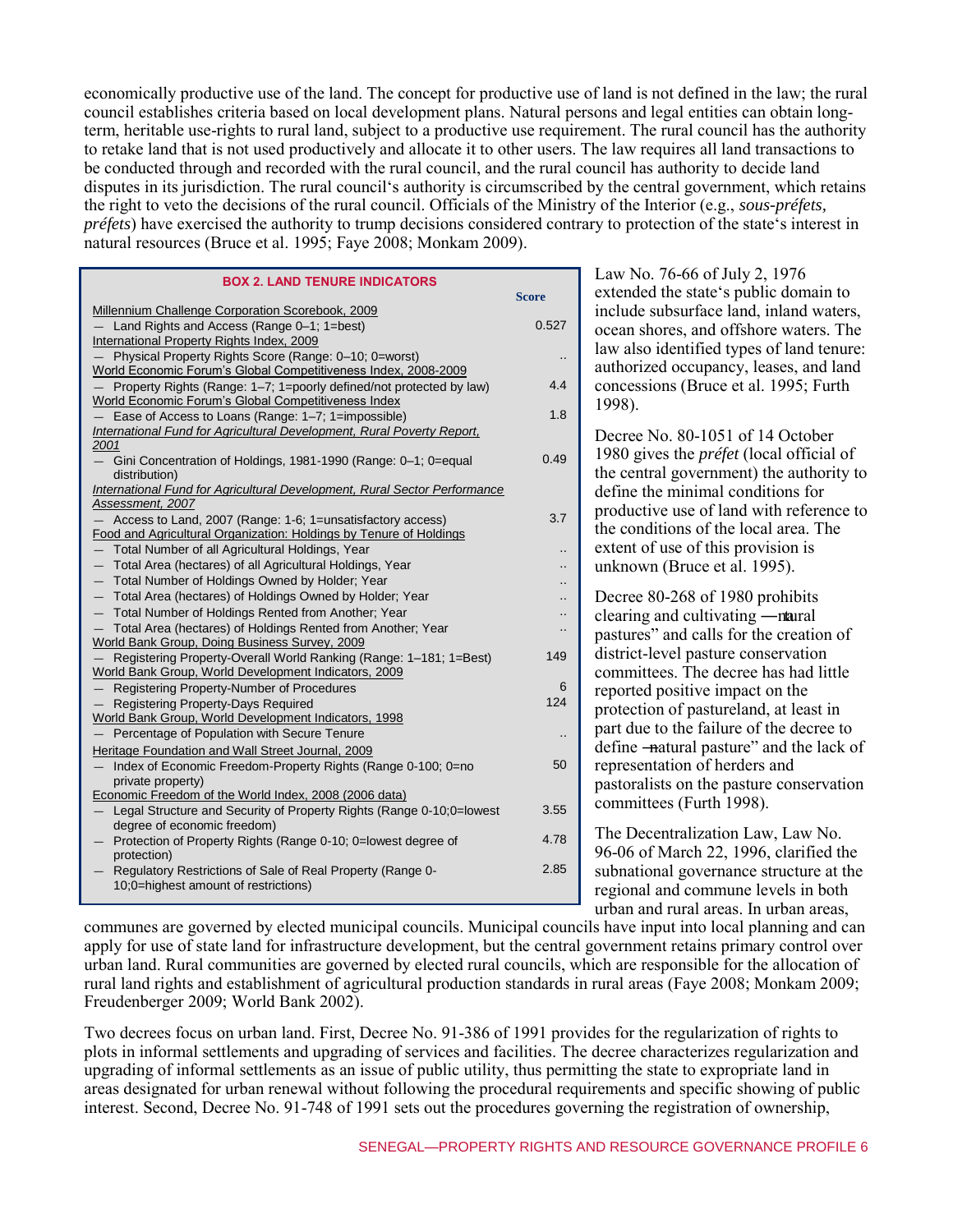leases, and occupancy rights to urban land, including regularization of informal settlements (World Bank 2002; Durand- Lasserve and Ndiaye 2008; Monkam 2009).

The 2004 Framework for Agro-Sylvo-Pastoral Development is a wide-ranging statement of policy regarding the development of rural land. The statement recognizes the importance of support for family farming, development of commercial agriculture, protection of the country's forests, use of water resources, promotion of social equity, development of the livestock sector, and need for secure land tenure. The statement establishes a national council on Agro-Sylvo-Pastoral Development. Implementing legislation for the framework has not yet been enacted (GOS *Loi 2004-16* 2004b; WFP 2009; Cotula et al. 2009).

Despite the efforts to control land tenure in Senegal through a framework of formal law, customary law continues to govern land rights and the transfer of land in much of the country. In Senegal's highly-stratified society, customary practices tend to favor elites (i.e. elders, and religious and political figures) at the expense of lowercaste farmers. The outcome of purportedly democratic elections of rural council members is strongly influenced by candidates' social status and political party. The council members, who wield the power to manage territorial lands, may themselves serve as elite landholders and village chiefs, and it is common for them to approve tacit land sales and leases, circumvent legislation, and engage in other corrupt and self-serving tactics in many areas (Faye 2008; Cotula 2006).

Informed observers and stakeholders recognize the centrality of the land tenure issues to rural development in Senegal and agree on the insufficiency of current legislation to meet the difficult land issues currently facing the country. Land tenure insecurity has resulted in increasing degradation of forests and other natural areas due to encroachment, as well as a growing number of land-based disputes. Open-access rules and practices on public lands lead to a —tragedy of the commons" situation. The current system excludes pastoralists from securing land rights. Large areas remain under de facto control of pastoralist Fulani clans, especially in the northern Ferlo region, but the land is under intense pressure from expanding cultivation and degradation of the shrinking expanses of grazing land (Cotula and Toulmin 2004; World Bank 2002; Faye 2008; USAID 2006; Freudenberger 2009).

#### **TENURE TYPES**

Senegal's land is classified as in either the national domain or the private domain. Land in the national domain includes state land, which is further classified as either non-transferable public land or transferable state land. Land in the private domain is land held by individuals or entities under registered title documents. At the time of the National Domain Law in 1964, only 2–3% of land was registered as private freehold land. The amount of registered freehold land is growing, but the current percentage of registered privately owned land is unknown (Durand-Lasserve and Ndiaye 2008; Monkam 2009).

Senegal's land is also classified by zone: (1) urban zones (*zones urbaines*) are urban areas or community settlements; (2) classified zones (*zones classes*) include land that is governed by specific statutes, such as classified forests, national parks, and other government protected areas; (3) territorial lands (z*ones de terroir*) include agricultural land (including pastureland) and non-classified forests in the national domain; and (4) pioneer zones (z*ones pionnières)*, which includes all remaining land. Rural councils have rights to manage and allocate territorial lands; pioneer zones are controlled by the central government. The central government has the authority to designate selected territorial land as needed for public utility and reclassify them as pioneer zones, thereby removing them from the jurisdiction of the rural councils (Monkam 2009; Faye 2008).

Senegal's formal law recognizes the following tenure types:

**Ownership**. Natural persons and entities can own land under formal law and have all freehold rights, including the right to exclusive possession, use, and transfer (Monkam 2009).

Leasehold. Natural persons or entities can obtain leaseholds of private land or land in the national domain that is transferable. Leases can be granted for terms up to 30 years and are renewable (Monkam 2009).

**Occupancy rights.** The formal law recognizes two types of occupancy rights on urban and peri-urban land: surface rights and occupancy under administrative certificates (ACs). Surface rights are granted for urban land for periods of 50 years, with one 50-year renewal. The state grants surface rights for urban areas that are planned for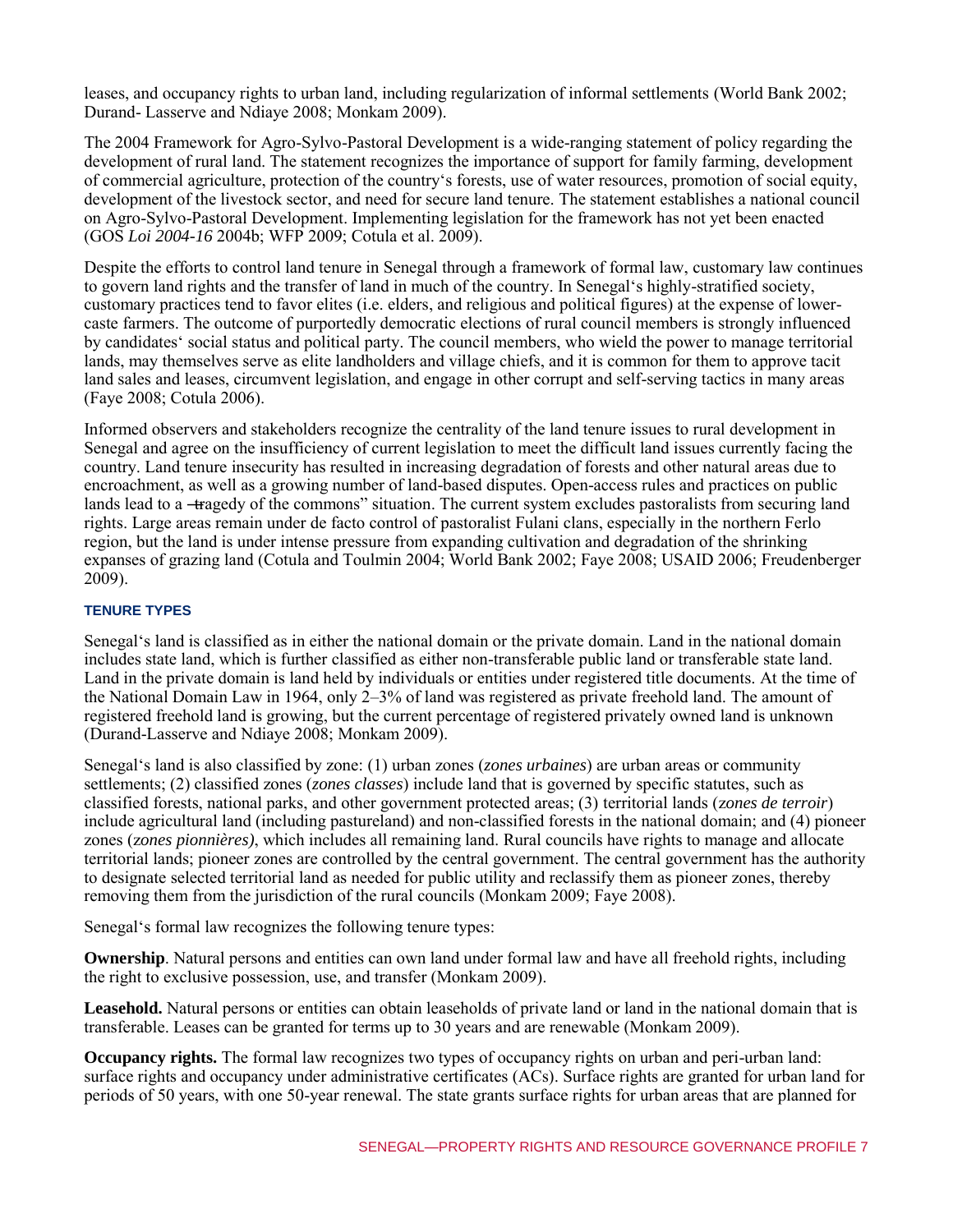development or informal settlements that are identified for upgrading. Surface rights cannot be transferred during the first five years but are fully transferrable thereafter. Holders of surface rights can apply for freehold ownership rights upon payment of fees, taxes, and the administrative cost of the land. Occupancy under administrative certificate is a temporary, revocable right granted by the government for occupancy of public land. In the event the land is developed in accordance with a sanctioned plan, the AC may be converted into a leasehold (Monkam 2009; World Bank 2002; Durand-Lasserve and Ndiaye 2008).

**Land-use allocations under customary practices**. The National Domain Law permits rural councils to allocate territorial land for use under customary principles so long as the land is used productively. Occupants of land for three or more years can apply for use-rights, regardless of competing claims of customary ownership rights (Furth 1998; Bruce et al. 1995).

Most of the land in Senegal continues to be governed in large measure by customary law. In rural areas, land is held communally by families and lineages, although over time rights have become highly individualized. Loans, leases, and gifts of land governed by local customary law are common in most parts of the country. About onethird of land in urban areas is in informal settlements. Some residents claim rights to their plots pursuant to an occupancy certificate issued by the government or informal documentation evidencing a land purchase or lease (Furth 1998; Monkam 2009).

#### **SECURING LAND RIGHTS**

The primary means by which people access land in Senegal is through inheritance, leasing, borrowing, land purchase, and allocations from rural councils. Inheritance rights are governed in most communities by customary and religious law. Rights to land pass through generations, either through the father or mother's lineage, depending on the local practice. Land access through land-leasing and purchases tends to be governed by blends of customary law and socio-political systems that have evolved with the changing land conditions and uses, migrations of populations, and adaptations of political and economic systems. The application of formal law and assertion of the authority of rural councils have created a pluralistic legal environment that is most marked in areas of development for irrigation or commercial agriculture where land rights are granted under formal law. In such areas, multiple land tenure systems may exist. The extent to which a community recognizes the authority of the rural council over land affairs is highly localized: in some areas, the councils may not be functioning; in other areas they may mirror the rural hierarchy, with local elites holding positions in both customary and formal institutions; and in other areas the councils may create separate seats of rural power (Cotula 2006; Furth 1998; Platteau et al. 2005; Golan 1994; Lavigne Delville 2000).

The National Domain Law of 1964 envisions a land tenure system governed by formal law, in which access to land and registered land transfers are primarily managed by elected rural and municipal councils. Some rural landholders have received use-rights to land by allocations by rural councils pursuant to the formal law, and rural councils tend to exercise their authority within the existing customary land tenure systems (Bruce et al. 1995; Monkam 2009; Freudenberger and Freudenberger 1993).

In urban areas, land rights regularization programs have granted 50-year surface rights to urban residents. However, lack of knowledge of or resistance to the authority of the formal law has led many landholders dependent on principles of customary law to support their rights to land. Land registration requires six procedures, an average of 124 days, and requires payment of fees amounting to 21% of the property value. Few landholders in rural or urban areas have registered their landholdings (Bruce et al. 1995; Monkam 2009; World Bank 2010c; Lavigne Delville 2000).

Foreigners are permitted to own land in Senegal. Regulations generally require land purchased for commercial purposes to be acquired via a governmental body and developed according to specific requirements (Global Property Guide 2007).

The decentralization of authority for land allocation to rural councils has created insecurity of land tenure in some cases. Rural councils have the authority to grant and withdraw land rights based on judgments regarding productive land use. The rural council establishes the standard for productive use based on land-use plans, allowing for extensive exercise of discretion. The requirement for productive use has not generally included natural forest management or pastoralism, putting the highest value on land cleared and put under intensive cultivation. Councils dominated by local elites may use authority to allocate valuable land, such as irrigated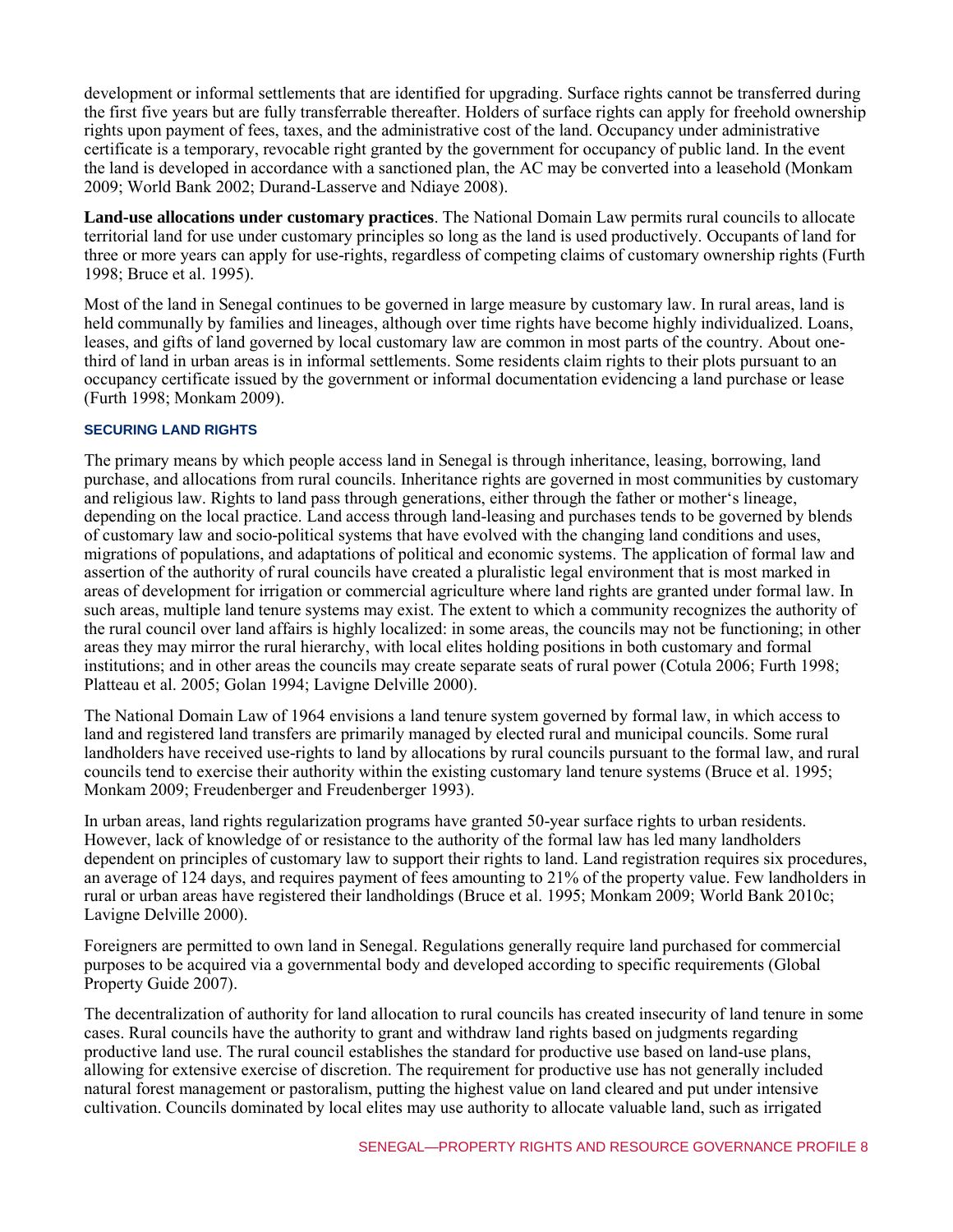parcels, to powerful outsiders, including commercial interests, in contravention of statutory requirements granting local communities rights to irrigated land. In the Peanut Belt and Senegal River Valley, rural councils have allocated substantial amounts of forestland to members of the Mouride Brotherhood (one of the three major Sufi Islamic sects), who dominate Senegal's groundnut industry (Bruce et al. 1995; Freudenberger and Freudenberger 1993; Furth 1998; Cotula 2006).

Territorial lands subject to the rural council's authority are also subject to control by the central government, which can reclassify land as pioneer land and transfer rights to parties for development. The central government has used this mechanism in the Senegal River Valley to grant commercial interests rights to desirable farmland (Monkam 2009; Faye 2008).

Senegal's legislation supporting the regularization of land rights in informal settlements has not had the impact drafters intended. The government's plan to conduct systematic regularization and upgrading of informal settlements has been delayed by lack of human and financial resources and complications in the procedures. Informal settlements often include residents and developers with a variety of rights, and different procedures must be followed depending upon whether the land has been registered as state land and whether title has been registered. Of those residents receiving 50-year surface rights, few residents have paid the fees to obtain ownership rights to their land. In informal settlements, most residents report that in the short term their customary rights are secure as against claims from other community members or migrants to the settlement; in the longer term residents recognize the value of formal rights (Durand-Lasserve and Ndiaye 2008; World Bank 2002).

#### **INTRA-HOUSEHOLD RIGHTS TO LAND AND GENDER DIFFERENCES**

The 2001 Constitution guarantees gender equality, and national land policy appears to foster gender-neutral access to land. Despite the support for equitable access in the formal law, in large measure social and religious norms continue to dictate women's land rights: most women access land through their husbands, and the security of their rights is dependent on maintaining the relationship with their husbands. Women often have authority to determine what crops they will plant and manage the cultivation, but their husbands or male relatives assert overall rights to the land. Upon divorce or if they are widowed, in most areas women can return to their natal home and access land for farming through their natal families or local officials and traditional authorities. However, the quality of land available to divorced and abandoned women and widows is usually quite poor (COHRE 2004; Dankelman et al. 2008; Platteau et al. 2005).

The decentralization of land allocation authority to rural councils has not altered the effect of the customary and religious systems on land rights. Female representation on rural councils is rare, and councils frequently determine agricultural land-use rights with a male bias because they assume that males are responsible for planning and organizing productive use of the land. The land allocated women by rural councils tends to be smaller in size and less productive than plots allocated to men. Women are also far more likely than their male counterparts to be evicted from lands that they farm. Women generally plant vegetables and non-staple crops, while men grow maize or millet. When men claim a need for space to grow staples, women are often displaced, with or without formal approval by the rural council. Successful cultivation has become a disincentive for women: if their gardening plots appear too fertile, they are vulnerable to eviction so that men may use the land (Platteau et al. 2005; COHRE 2004; Dankelman et al. 2008; Grigsby 2004).

In some areas, the National Domain Law has increased the insecurity of women's land rights. Women and other marginalized groups that may not have access to the most productive land often reach agreements with landholders to farm underutilized parcels. The National Domain Law provides that cultivators who have used the same land for three years or more may claim long-term use-rights to the land. The provision causes some landholders loaning or renting land to women and other cultivators to reclaim their land before three years have passed in order to make sure the women or other cultivators do not obtain long-term rights to the land (Furth 1998).

The Family Code (1973) regulates marriage, divorce, succession and custody, with a separate section for Muslim Succession Law. The Family Code abrogates previous versions of formal law and all general and local customs apart from those regulating the formalities of marriage. In practice, however, customary law continues to govern many areas of family and personal law. For example, the Code bans marriage for girls under the age of sixteen,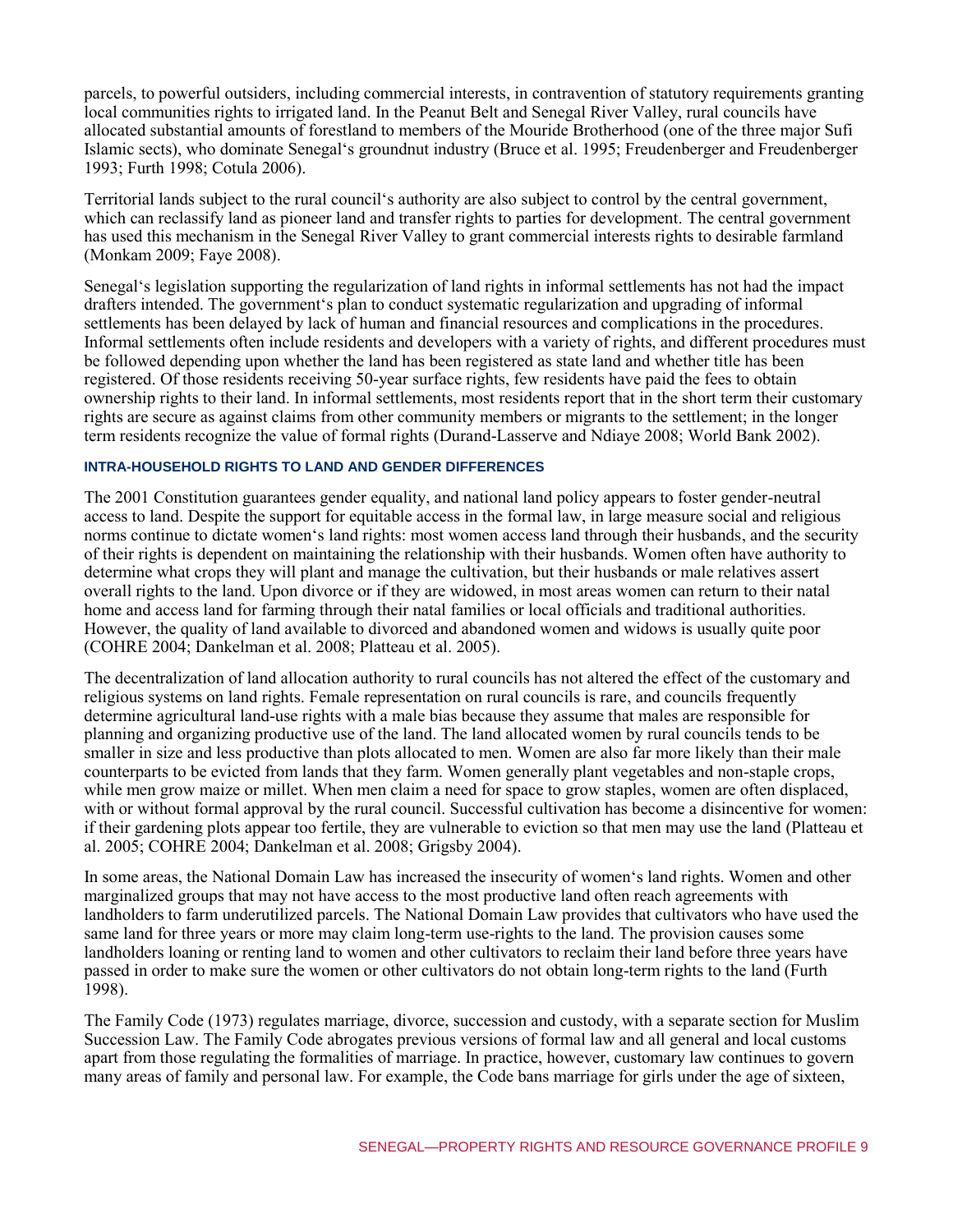but in many rural areas girls marry younger. Many Muslim leaders also continue to apply Islamic principles that were not included in the Family Code (Hunton & Williams 2004).

The Family Code requires all citizens to register their marriages. Polygamy (up to four wives) is permitted, and husbands must register their intent to live in either a monogamous or polygamous marriage. About half of all women live in polygamous marriages. Husbands are the recognized heads of the household, and wives are required to live with their husbands. Husbands are permitted a quick form of divorce while wives must obtain a court decree allowing divorce. The law codifies Muslim laws of succession, which provide that female heirs receive half of the share of property that their male counterparts receive. In polygamy marriages, widows must divide the single female share of the estate (COHRE 2004; Platteau et al. 2005; Hunton & Williams 2004).

Customary practices heavily influence women's access to justice and ability to enforce their property rights. An estimated 70% of Senegalese women over the age of 15 are illiterate and have limited if any knowledge of formal law and judicial procedure. Even if women are able to assert their rights, their efforts may cause strong disapproval and ostracism from their local community, leaving them without social support (COHRE 2004; Platteau et al. 2005; Faye 2008).

#### **LAND ADMINISTRATION AND INSTITUTIONS**

Senegal's formal law – including the National Domain Law of 1964, the 1972 Rural Community Law, and the Decentralization Law of 1996, and multiple decrees – decentralized land administration functions to a subnational system of regional and local governing bodies (the *commune* in urban areas and communities in rural areas). Regional government has a broad mandate to support economic and social development, but has no separate source of revenue. At the community level, elected rural councils are responsible for land-use planning, establishing land productivity standards with relation to land-use plans, managing land allocations and unallocated land, maintaining public areas, and resolution of land disputes. Rural councils are also charged with responsibility for maintaining land records. The extent of delegated authority varies by land classification. Rural councils have authority over territorial land, but subject to the continued authority of the central government, which can veto rural council actions. Rural communities have the power of taxation, although few are able to use it effectively, and rural councils suffer from lack of financial support (Monkam 2009; Bruce et al. 2005; Faye 2008).

The central government also retains full authority over pioneer land, has the power to identify territorial land for reclassification as pioneer land, and retains primary authority over urban land. The two ministries most active in land matters are the Ministry of the Interior and the Ministry of Habitat, Construction, and Hydraulics. The central government has exercised its authority over land to support a range of development plans, including irrigation schemes and large-scale commercial and industrial development. The government established the Investment Promotion and Major Projects Agency (APIX) in 2000 as a one-stop shop for investors seeking access to land and assistance with administrative processes for land-based investments (Faye 2008; APIX 2010).

Central-level institutions in charge of registration of private land rights and transactions in land are the Land Operations Control Commission (*Commission de Contrôles des Opérations Domanicales -* CCOD), the Director of Land (*Directeur des Domaines*) and the Collector (*Receveur des Domaines)* (Monkam 2009;World Bank 2002).

#### **LAND MARKETS AND INVESTMENTS**

Land in the national domain cannot be sold, limiting the formal land-sale market in Senegal is limited to privately held freehold land. Freehold land was estimated at 2–3% of total landholdings in 1964. The amount of registered freehold land has increased because some holders of surface rights have converted their rights to freehold rights. However, that number is presumed to be quite small due to the limited amount of informal settlements regularized and the high cost of obtaining freehold title (Monkam 2009; Durand-Lasserve and Ndiaye 2008).

Senegal has an active informal market in land sales and leases. In many rural areas, unexploited rainfed land is available for allocation by rural councils or traditional authorities and thus lacks a market value. However, irrigated land, land identified for development projects, land with access to roads and railways, and land in periurban areas have become increasingly valuable and support a vibrant informal land market. Land also has noneconomic functions in Senegal, including social functions (e.g. defining membership and status of land users and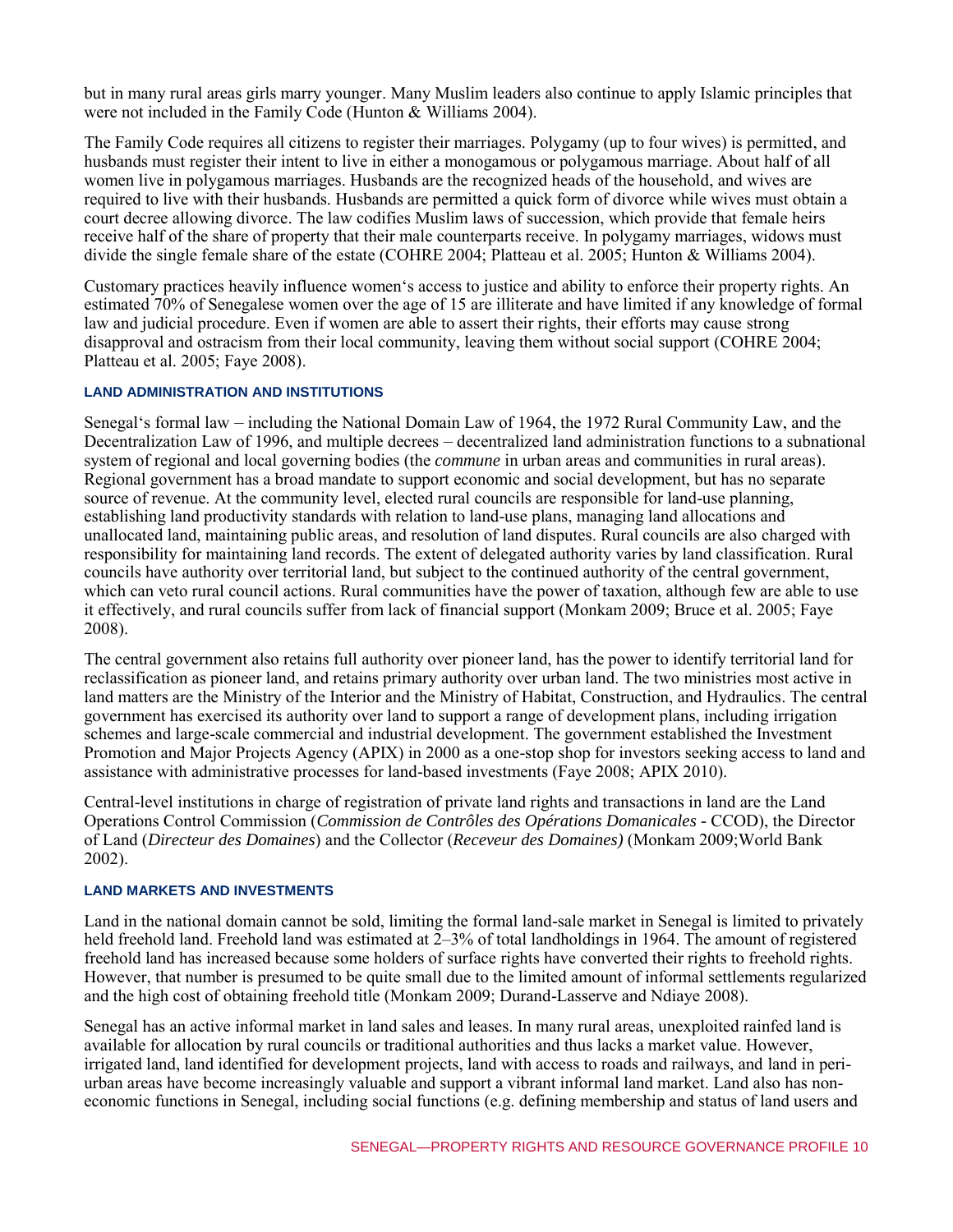holders) and religious functions (e.g. mediating between the worlds of the living and the departed) (Cotula and Toulmin 2004; Cotula 2006; Faye 2008; Tzeutschler 1999).

The inability of the formal legal framework to incorporate development of the growing land market in Senegal forces land transactions underground and outside the regulatory framework. Collusion between developers and elected officials is common in some areas, particularly where land is highly productive or well-suited to development and prized by investors (Cotula and Toulmin 2004; Cotula 2006; Faye 2008).

One significant source of support for the land market in Senegal is remittances. A large proportion of Senegalese immigrate to other countries (particularly France) and send a recorded US \$925 million annually (2007) back to families in the form of remittances; the amount of unrecorded remittances sent through informal channels may substantially increase that official figure. In some cases, emigrants also send money to rural councils and other government and development bodies. Research suggests that remittances may be a significant factor affecting Senegalese families' access to land and tenure security by helping families obtain land allocations through rural councils, reclaim land previously lent to other families, purchase land outright, rent land from a village association, secure formal ownership of customary land, and invest in hired labor or capital assets, thus enhancing the productivity of the land and the security of their holding (UNDP 2009; World Bank 2006b; Cotula and Toulmin 2004).

#### **COMPULSORY ACQUISITION OF PRIVATE PROPERTY RIGHTS BY GOVERNMENT**

The Constitution of 2001 guarantees citizens the right of property, protecting it from infringement except in cases of public necessity. Government expropriation of land requires a showing of public necessity and payment of just compensation, which includes actual cost and earned value. Decree No. 77-563 of 3 July 1997 outlines the expropriation procedure under which the state can expropriate land for public utility and subject to fair and prior compensation. The law provides for establishment of a Conciliation Commission that is responsible for determining fair compensation. If the parties are unable to agree on an amount, an expropriation judge delivers a ruling. Either party can request the services of an evaluation expert, but once the expropriation judge rules, only limited grounds for appeal exist. Separate laws provide streamlined procedures for certain land expropriations, such as land-takings for regularization and upgrading of informal settlements (GOS Constitution 2001; World Bank 2008; Monkam 2009; Faye 2008; ADF 2008).

At least with relation to large projects with reported procedures, recent governmental land-takings have been compensated in accordance with the law. Anecdotal reports suggest numerous cases of expropriations without payment of fair compensation. Municipalities can expropriate rural land for urbanization and often provide compensation in the form of upgraded land or alternate land. Arrangements are often unsatisfactory to rural landholders: in the Thies Region, the municipality expropriated rural plots averaging 2 hectares and offered the landholders plots of 15 square meters in exchange. Landholders were required to pay for the demarcation of their land and to meet productivity standards. With the support of local NGOs, rural landholders in some regions are negotiating with municipal and rural councils to protect agricultural land that is vulnerable to loss to expanding cities (ADF 2008; Tall and Tine 2002).

The state does not generally use the expropriation procedure for irrigation projects because no transfer of land ownership takes place. The rural council exercises its power to withdraw land from users and turns the land over to the irrigation agency for development. The original landholders are not compensated for the land withdrawn, but they are usually allocated —upgraded" plots once the irrigation project is complete. The distribution of new plots is determined by various factors, including: family size; preexisting land rights; labor or cash contribution for the construction; capacity to use the land productively; and local residence. Some rural councils have allocated large tracts of land used by local communities to private investors. In some cases, communities have been able to negotiate for compensation paid by the investor (Sylla 2006; Cotula 2006).

#### **LAND DISPUTES AND CONFLICTS**

Land disputes are relatively common in Senegal and dispute-resolution procedures include formal and customary mechanisms and tribunals. One common cause of disputes is competition for resources between pastoralists and sedentary farmers. Many of these disputes center on access to water sources and grazing areas, especially in areas that were traditional grazing grounds that were brought under cultivation. In recent years, extreme soil depletion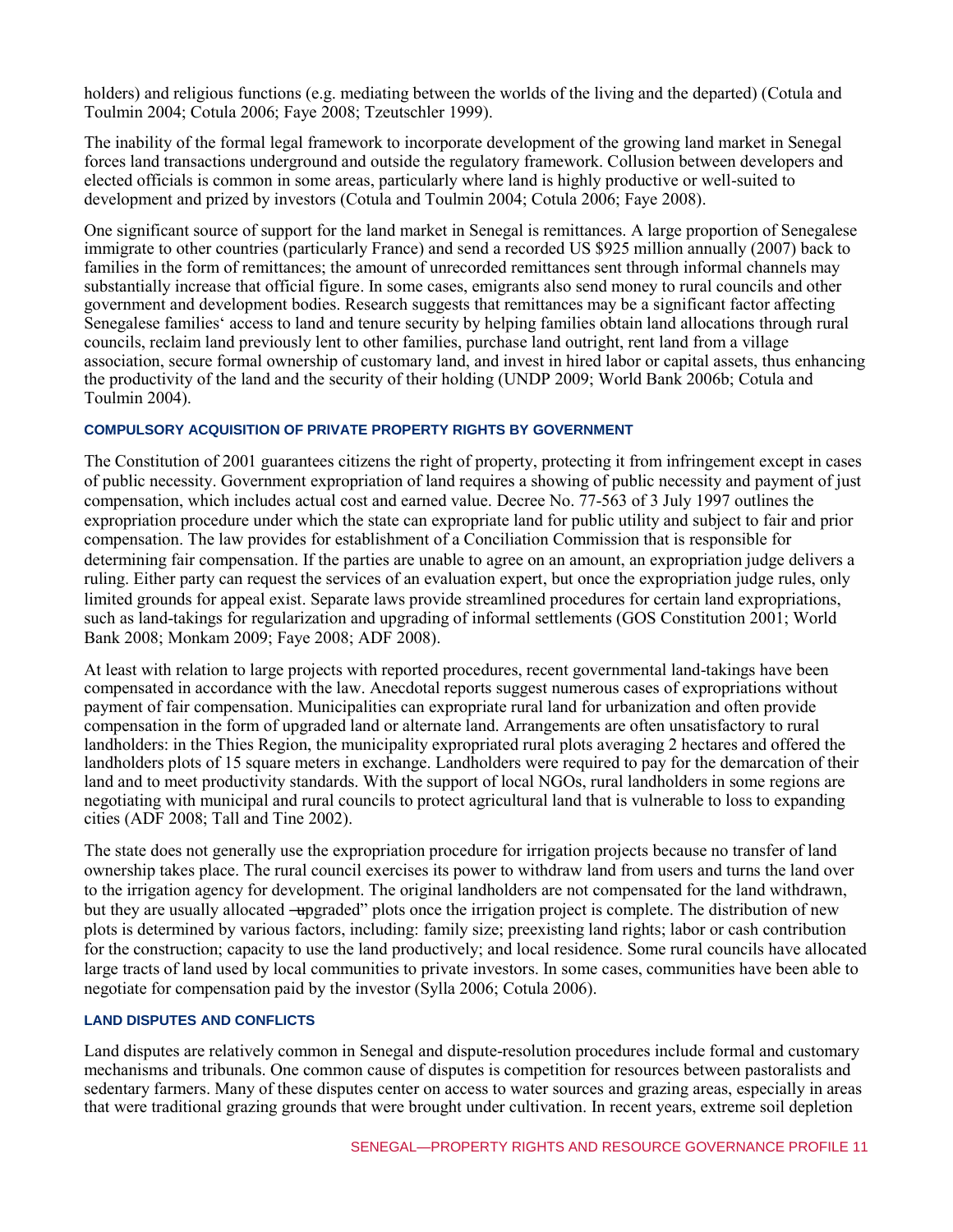has pushed farmers in the Groundnut Basin toward areas of better quality soil, primarily in the south. As the population migrates, land disputes have increased, especially in trans-boundary areas (Furth 1998; USAID 2006; Adigbli 2009).

Pastoral use of land has generally not been identified as a productive use of land by rural councils, and the pastoral conservation committees have often lacked representation of herders to defend and promote their interests. Local administrators are more likely to favor the sedentary electorate over migrating herders (Wood et al. 2004; Furth 1998).

Disputes regarding rights to urban plots and urban expansion into rural areas are also common. In Ziguinchor, the capital of the Casamance, the municipality's effort to impose a new urban plan on the city (which involved moving existing landholders to new subdivisions) resulted in hundreds of disputes. The municipality created two different arbitration boards to settle claims, but some cases lasted for years and remained unresolved when the board ceased functioning. More recent disputes between municipal developers and farmers arising out of urban expansion in Ties Region were brought before the municipal council, where the parties reached a negotiated agreement regarding plans for further urban expansion (Hesseling 1990).

The use of alternative dispute-resolution systems such as an arbitration board and municipal council is common in Senegal. Urban land disputes are under the jurisdiction of criminal rather than civil court, and the commencement of a criminal action is a deterrent to many claimants. Those who do proceed often criticize the court as inefficient, corrupt, biased, and lacking necessary resources. Cases can take 3–5 years to resolve, and judgments are often difficult to enforce. An action to enforce a contract in Senegal requires an average of 44 procedures, 780 days, and payment of about 27% of the claim value in official and unofficial costs and fees (Global Advice Network 2009; Hesseling 1990; Durand-Lasserve and Ndiaye 2008).

Senegal's Casamance region was the locus of conflict for decades, beginning in the1980s. The recognition of The Gambia to the north cut the Casamance off from the rest of Senegal, and a separatist movement for independence grew. A peace agreement was signed in 2004, and national programs to revive the region began (USAID 2006; ADF 2005).

#### **KEY LAND ISSUES AND GOVERNMENT INTERVENTIONS**

Since Independence in 1960, the Senegalese government has made multiple legislative efforts to increase rural land productivity, improve land tenure security, decentralize land administration, encourage commercial development, and support the interests of smallholders and pastoralists. Some efforts, such as the decentralization of land administration, have proved somewhat illusory because the central government retained significant authority. In other cases, implementing legislation has not been drafted, or funding has been insufficient to realize the progressive intent of the laws (Bruce et al. 1996; Monkam 2009; Durand-Lasserve and Ndiaye 2008).

Much of the government's focus on increasing land productivity has shifted to support for large-scale commercial development. With EUR €7 million in support from the *Agence Française de Développement* (AFD), Senegal is using the Agribusiness Real Estate Investment Trust (AREIT) model to encourage private investment in irrigated farming in the Senegal River Delta. The model, which has been used in Mozambique, involves establishing a long-term strategic commercial and technical relationship with an international partner. The partner provides capital, know-how, and access to markets for a period of at least 15 years. The producers provide the land, and the producers and investor for a joint partnership for development of the land and commercial enterprises (Sylla 2006).

#### **DONOR INTERVENTIONS**

The African Development Bank (ADB) is funding the 5-year (2005–2010), US \$13.5 million UAC Land Register and Cadastre Modernization Project, which is digitizing the land register and reducing processing time for land certificates. The project has hired and trained staff for the Survey Department, created a cadastre system and transferred data from pilot cities, and begun the digitization process. The German Agency for Technical Cooperation (GTZ)'s Support for Decentralization and Local Development Project is working with rural councils, providing capacity-building in governance standards and development of procedures for effective and efficient discharge of the councils' responsibilities (AfDB 2008; GTZ 2009; AfDB 2010).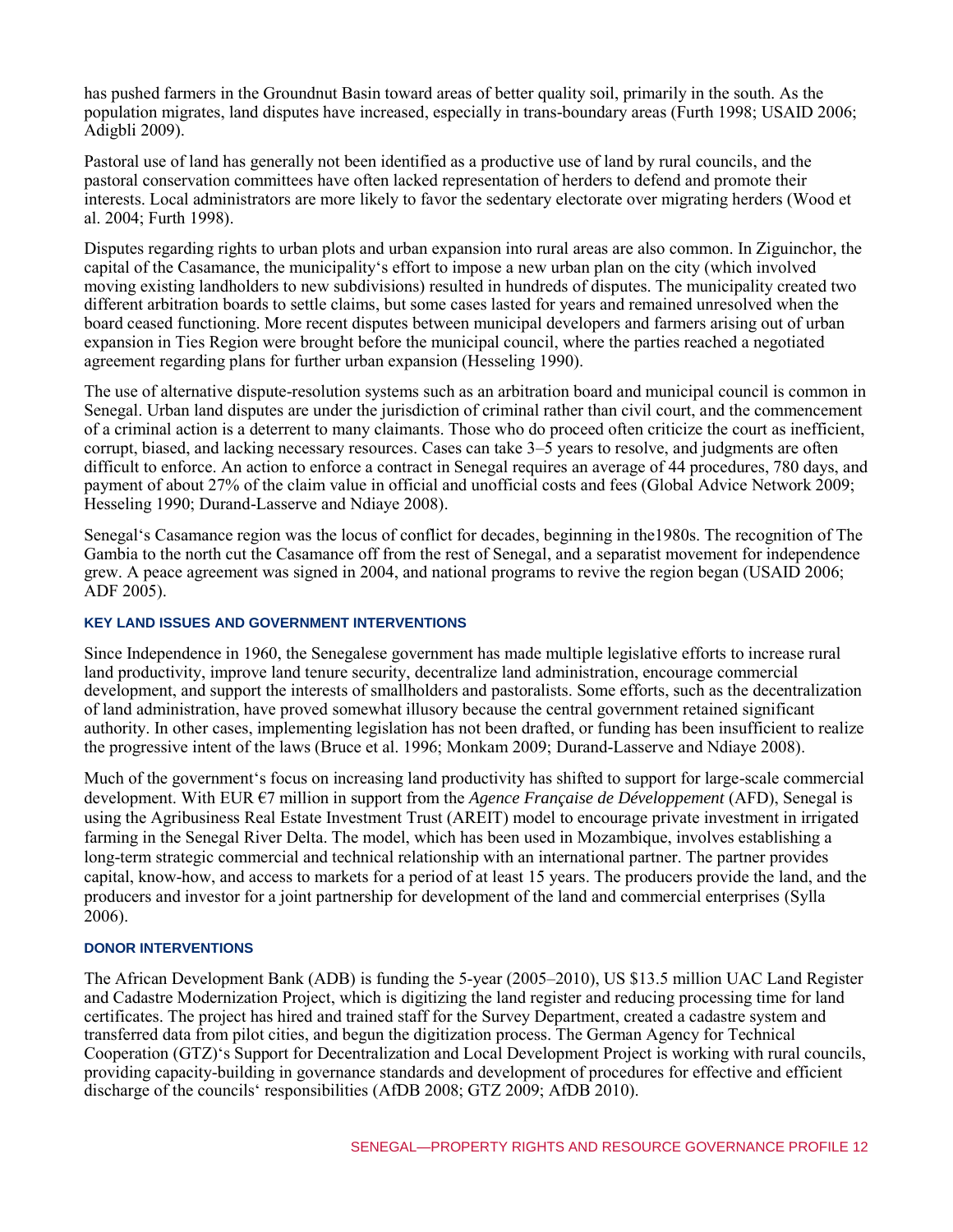The Millennium Challenge Corporation (MCC) signed a 5-year, US \$540 million compact with Senegal in 2009, with the goal of reducing poverty and stimulating economic growth by boosting agricultural productivity, rehabilitating national roads, and improving irrigation and water resources management. The irrigation and water component includes specific guidelines designed to ensure that the project activities improve land tenure security and do not result in an adverse impact on land tenure security. Guidelines include identification of beneficiaries as those with existing land rights in the project area, and targeted beneficiaries such as poor women, landless herders, and landless agricultural laborers. The project will allocate plots of a size necessary to support a family and raise the family from poverty, and the project will support the transparent and accountable procedures of the relevant rural council or *commune* councils to manage the land allocations. Beneficiaries will have the option to title the land individually in the name of female farmers or jointly by married couples (MCC 2010).

# **2. FRESHWATER**

#### **RESOURCE QUANTITY, QUALITY, USE AND DISTRIBUTION**

Access to water is critical to the livelihoods of the rural population in Senegal, and rainfall is the primary determinant of agricultural productivity. The climate in Senegal is Sahelian, with a rainy season from June to October and a dry season from November to June. Rainfall, which ranges from about 150 millimeters per year in the northern sandy pastoral region to 1400 millimeters a year in the Casamance, is highly regionalized and variable from year to year. In areas such as the Senegal River Valley and Peanut Basin, rainfall can vary 500 millimeters or more in a given year, ranging from 150 to 600 millimeters. Every region is receiving less rain due to climate change: in the period between 1965 and 1990, rainfall has decreased by about 200 millimeters per year countrywide. Periods of extreme drought also occur, most recently in the 1970s and 1980s (USAID 2006; Tappan et al. 2004).

Senegal has four major rivers: the Senegal; Sine-Saloum; Gambia; and Casamance. Of the river basins, the Senegal River basin is the most important, covering about 37% of the total land area and sharing its water with neighboring countries (Guinea, Mali, and Mauritania). Senegal, Mali, and Mauritania founded the Organization for the Development of the Senegal River (OMVS) in 1972 to manage basin resources, with Guinea joining in 2005. The OMVS countries invested in the construction of two major dams designed to control the flow of the waters to supply year-round irrigation, to generate electricity, and control flooding. The Diama Dam near the mouth of the Senegal River on the border of Mauritania prevents saltwater intrusion into the lower portions of the river during the dry season; the Manantali Dam, which is near the headwaters of the Bafing tributary in Mali, is designed to capture and regulate the flow from the river's source. Construction of the dams increased the availability of water for irrigation and drinking but also disrupted patterns of water use by crop producers and nomadic (or transhumant) livestock owners, degraded estuarine and floodplain ecosystems, and led to a rise in waterborne diseases. Planning for the Manantali Dam was based on hydrological data from earlier decades; current climate conditions have proved to be drier and, overall, projected capacities for both water and energy produced by the hydroelectric power plant built at Manantali have not been met (Duvail and Hamerlynck 2003; UNESCO 2009).

Senegal's renewable surface water resources are estimated at 24 cubic kilometers per year, and renewable groundwater resources total about 3.5 cubic kilometers per year. Water delivery is managed through a publicprivate partnership in Senegal, and privatization resulted in marked improvement in access to water and water quality, with about 90% coverage in areas and 65–75% coverage in rural areas. However, although overall access numbers are high, wide gaps in coverage exist between access to water in Dakar and other cities and between wealthier and poorer residential areas, and water coverage in some rural areas remains quite low (World Bank 2010a; Jammal and Jones 2006; FAO 2005b).

Senegal's estimated irrigation potential is about 340,000 hectares, but irrigation covers only 105,000 hectares, with a 60% exploitation rate. Many irrigated areas are poorly managed, allowing excessive runoff and heavy concentrations of salt. High development costs and inadequate user participation in water management have been blamed for these shortcomings (AfDB 2003).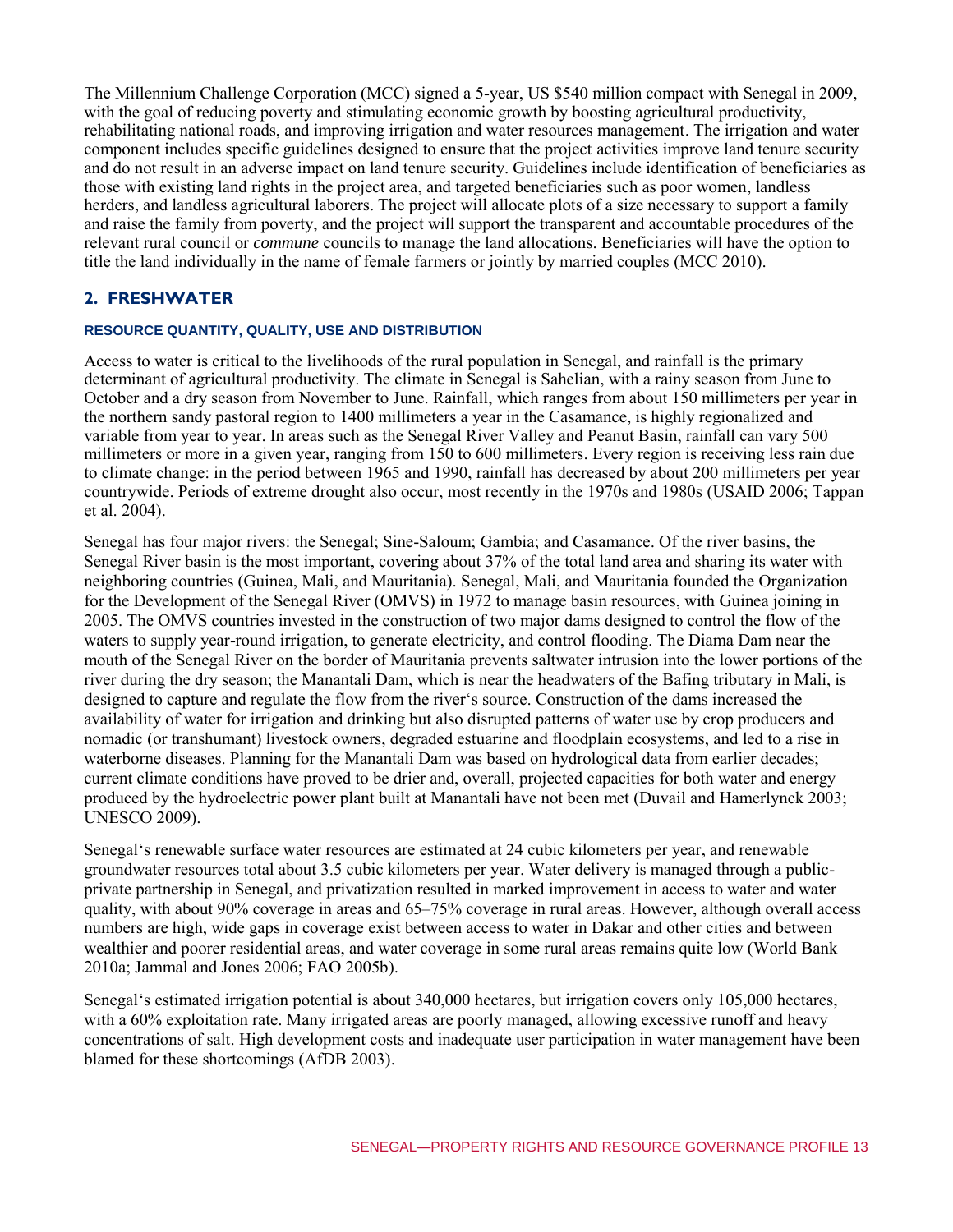#### **LEGAL FRAMEWORK**

Under the Water Code of 1981 (Law 81-13), ground and surface water are considered a community resource held by the state in the public domain. The Water Code provides for management of water resources by central government agencies. Human consumption takes first priority for water-use, followed by: agriculture; agroindustrial purposes other than growing food; energy; mining; navigation; and tourism. Regulations implementing the Water Code are contained in Decrees 555, 556, and 557 of 1998 (Salman and Bradlow 2006; Cotula 2006; FAO 2005b).

The legislative framework gives several different entities authority over rights to Senegal's irrigated land and water. The central government has authority over water resources, including water used for irrigation. The government's authority is subject to its status as a member of OMVS, which has a quota system for preventing unequal use of water from the Senegal River. Senegal has a quota of 80,000 hectares of irrigated land. The central-level agency, *Société d'Aménagement des Espaces du Delta et de la Falémé* (SAED), was originally responsible for managing irrigation schemes on all land in the national domain. Water User Associations (WUAs), federated bodies that are composed of several villages in a designated irrigation area, are responsible for allocating land and managing water resources on irrigated land subject to SAED authority (UNESCO 2009; Sylla 2006).

Decree 87-720 of 1987 changed the land zone designation of many state-operated irrigation schemes from pioneer zones, in which land is under the control of SAED and WUAs, to territorial zones, which are managed by rural councils. The decree gave the rural councils authorization over land allocations in non-public irrigation schemes, while water rights remained governed by SAED and WUAs (Sylla 2006; Cotula 2006).

The Water Code does not address water rights specific to the extensive pastoral regions of the country, where water access is often limited to boreholes and other constructed water points. Under the formal law, access to land and water are governed by rural councils and central government bodies, respectively. However, under customary law, the traditional Fulani herding clans generally control access to the water points and assert access rights to surrounding farmland (Freudenberger 2009).

#### **TENURE ISSUES**

The Water Code permits fixed-term public concessions for water use by public institutions, national companies, public companies, and private entities. The concessions are fee-based, but in some cases the fee is subsidized, with commercial operators paying higher fees and garden and household users paying lower fees. Individuals generally pay for access to drinking water, which is distributed by the private operating company, *Sénégalaise des Eaux* (SDE), although some access in rural areas is free (World Bank 2010a; Salman and Bradlow 2006; GOS Water Code 1981).

Landholders are free to use surface water accumulating on their land. A right to water can also be specifically and explicitly granted for farm, livestock, industrial, and tourism purposes. Outside these official channels, customary practices in managing water remain prevalent (GOS Water Code 1981).

Water authorizations can be suspended or revoked by the Minister of Habitat, Construction, and Hydraulics in order to protect the resource from pollution, for the public interest, or if the holder of the right breaches the terms of authorization or fails to use the water-right. The Minister can initiate proceedings on any disputes or file any relevant claims against any person violating the water law within the judicial system (Salman and Bradlow 2006).

Water User Associations (WUAs), with SAED oversight, are responsible for the allocation of land for public irrigation programs. The WUA is charged with responsibility for making allotments in accordance with principles of equity and fairness that provide all community members with the opportunity to develop and cultivate an irrigated plot in accordance with rules of a scheme. Access to water is managed in accordance with a water allocation plan drawn up by the WUA at the start of each season. The WUA collects water fees from each landholder and makes a collective payment to the funding body, the Senegal National Agricultural Credit Bank (*Banque Nationale de Crédit Agricole du Sénégal*). The WUA has the power to de-allocate land for failure to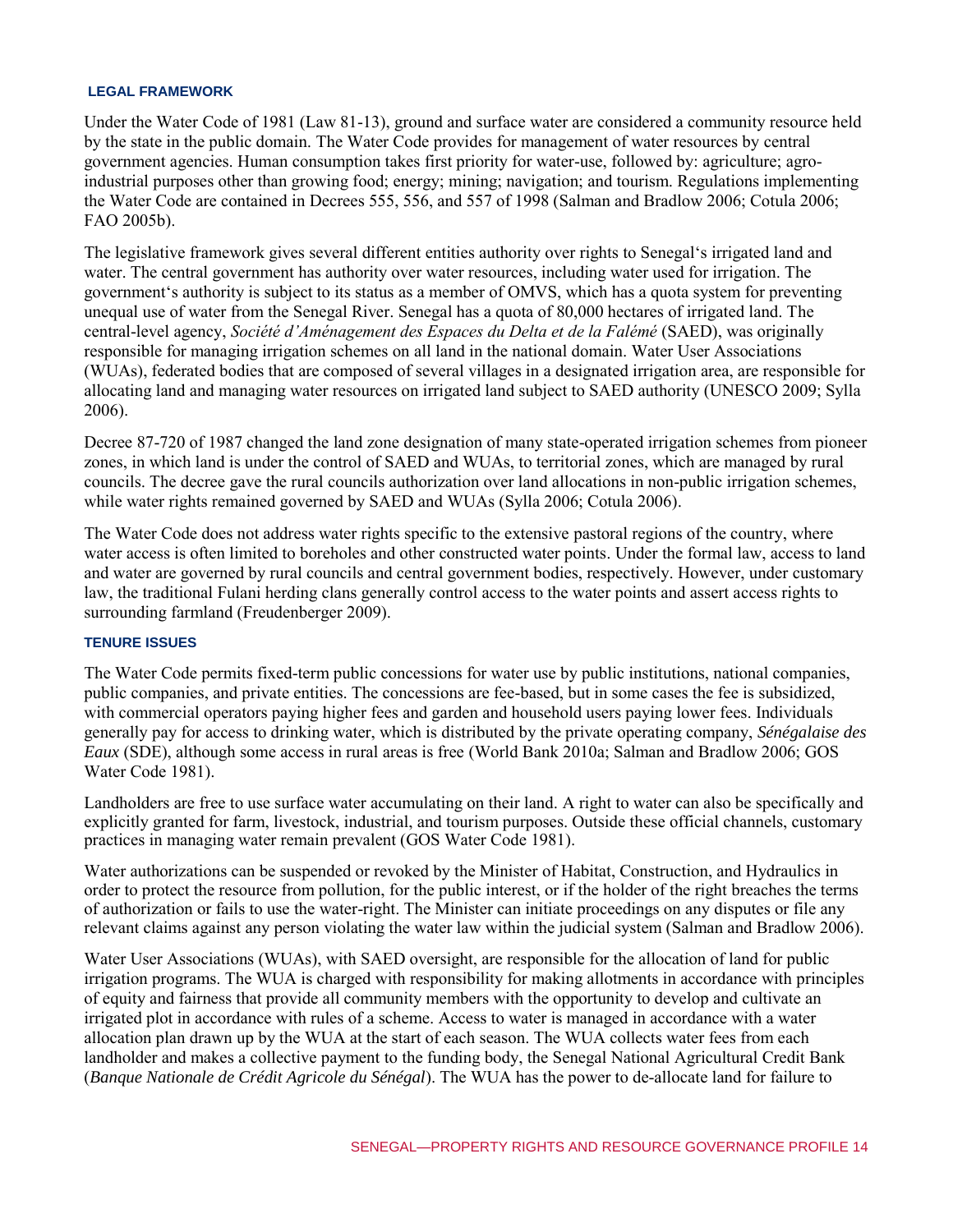reimburse seasonal loans, breaches of water-use rules, or infringement of the internal regulations of the group (Sylla 2006).

Decree 87-720 of 1987, which allowed the central government to rezone some irrigation-scheme areas so that management of land allocations falls under the jurisdiction of rural councils as opposed to SAED and the WUAs, separated authority for land allocations from authority over water allocations. The bifurcation has created some management difficulties. Some farmers have used the system to obtain double plots – one from a public scheme and one using land allocated by the rural council but taking unauthorized advantage of irrigation water supplied by the public scheme (known as —**p**ate plots<sup>?</sup>). WUAs have had difficulty enforcing compliance with user rules and water fees on pirate plots because they do not have the authority to withdraw the land allocation (Cotula 2006; Sylla 2006).

The number of large national and international agribusiness enterprises in the Senegal River Basin is growing. In irrigated areas zoned as territorial land, rural councils have authority to allocate land to private companies. In some areas, a majority of the land has been allocated to agribusinesses and political elites, creating resentment within local communities. In a handful of reported cases, the resentment is compounded by a company's exercise of exclusive control over one of the many small dams along the river, resulting in private corporate control of the flow of water (Sylla 2006).

#### **GOVERNMENT ADMINISTRATION AND INSTITUTIONS**

The Ministry of Habitat, Construction, and Hydraulics is responsible for water supply in urban and rural areas. Within the Ministry, the Directorate of Rural Hydraulics (DHR) is responsible for the planning, implementation and monitoring of new drinking water supplies in rural areas. The Directorate of the Operation and Maintenance (DEM) is responsible for technical support and advice to users' associations and management committees, and control and regulation of public drinking water in rural areas. The Directorate of Management and Planning of Water Resources (DGPRE) is responsible for the inventory of works of groundwater abstraction, and monitoring quality and quantity of groundwater resources (GOS 2009; GOS 2010a).

The government of Senegal contracts with the Senegalese national water company (*Société Nationale des Eaux du Senegal,* SONES) and SDE for water services. SONES is the holding company and is responsible for investments in infrastructure and management of SDE. SDE is responsible for water delivery operations, maintenance, system expansion, and billing and collection (World Bank 2010a).

Water User Associations (WUAs) are federated organizations encompassing a group of villages and led by elected bodies. WUAs have the status of Economic Interest Groups (EIG), which allows them to liaise with financial institutions and perform management acts on behalf of their members. WUAs have concession contracts with SAED that set out the responsibilities of the parties. WUAs are generally responsible for maintaining irrigation and drainage networks and equipment, and developing a plan to ensure compliance with crop intensity standards set by SAED. SAED is responsible for helping the WUAs develop, equip, and rehabilitate the area and technical supervision and training of farmers in the new techniques, financial and accounting management, and environmental protection. As of 2006, SAED had transferred management of irrigation for 16,000 hectares of land in 25 irrigated areas to the management of 22 WUAs. Governing bodies of WUAs are often dominated by village elites and major political parties who use the association as a means to future their individual purposes, limiting the representative nature of the bodies (Sylla 2006).

With the support of NGOs and international remittances, village residents in some areas have formed separate associations to manage irrigated land and water resources, adopting their own informal water fee systems (Cotula 2006; Sylla 2006).

#### **GOVERNMENT REFORMS, INTERVENTIONS AND INVESTMENTS**

The restructuring of Senegal's water sector and development of the public-private partnership between the GOS and SONES/SDE is considered one of the most significant privatization successes on the African continent. The restructuring of the sector resulted in a significant improvement in the distribution of water and the quality of water received, and the majority of the benefits, which are estimated at US \$437 million, have been realized by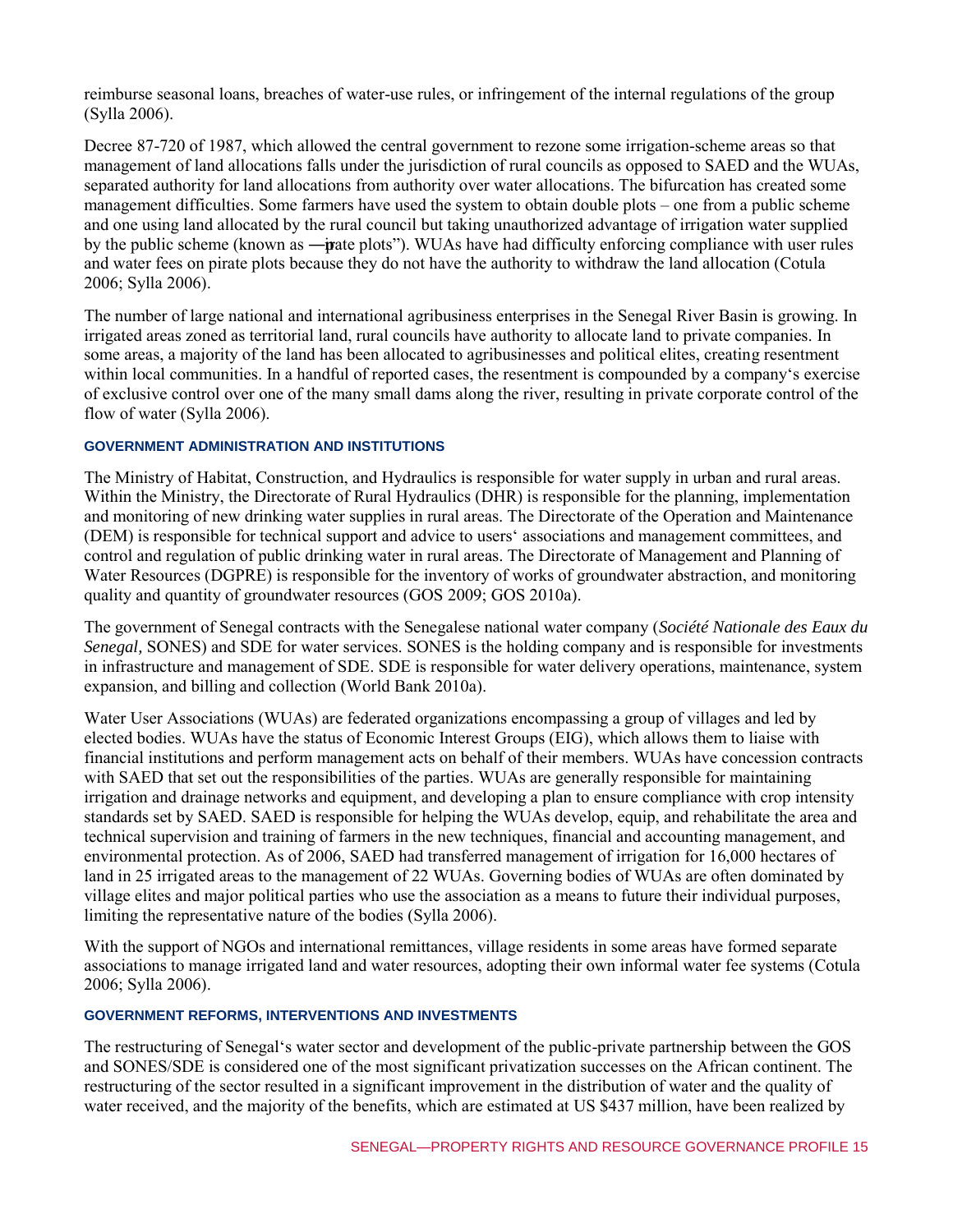consumers at all level of society. The significant achievement is attributed to a solid design that included consultation with all stakeholders, selection of appropriate regulatory principles, and use of a contract suited to the goals. The incentive structure applied in the contract between SONES and SDE is credited with the high level of achievement. Under the contract, the bulk of the water is paid at bid price, but at the margin SDE is either compensated or penalized at the full tariff rate, which is approximately twice as high. The contract set very high targets and provided a large incentive to achieve the targets – with a very impressive result (Jammal and Jones 2006).

The 5-year (2010–2015) US \$57 million Millennium Water and Sanitation Programme (PEPAM) is designed to provide 2.3 million rural residents with reliable access to drinking water, focusing on the areas of the Senegal River Basin (regions of Saint-Louis and Matam and the district of Bakel) where residents currently use untreated surface water sources for drinking. In the urban sector, the program plans to increase the connection rate in urban areas that are currently underserved (World Bank 2010a).

#### **DONOR INTERVENTIONS AND INVESTMENTS**

The World Bank-supported Agricultural Markets Development Programme for Senegal *(Programme de Développement des Marchés Agricoles au Sénégal,* PDMAS) is a 10-year project that began in 2005 with the goal of increasing non-traditional agricultural exports from the 2005 level of 13,000 tons to 50,000 tons, and doubling participant producer revenues by the end of the program in 2015. The program includes a component focusing on irrigation, specifically: (1) restructuring the irrigation system in the Niayes areas with an independent water supply and management system; and (2) expansion of successful small-scale irrigation models. As of June 2009, a total of 568 hectares of improved irrigated schemes have been developed out of a 2015 target of 2500 hectares (World Bank 2005; World Bank 2009b).

The 5-year US \$540 million compact between MCC and the government of Senegal includes US \$170 million for the Irrigation and Water Resources Management Project. The project is designed to improve the productivity of the agricultural sector by extending and improving the quality of the irrigation system in the Senegal River Valley. MCC plans to work with the government to develop up to 10,500 hectares of additional irrigated land by increasing the volume of irrigation water and preventing the abandonment of 26,000 hectares of existing irrigable land by rehabilitating drainage canals and providing secure land tenure for farmers, with particular attention to poor women farmers, landless herders, and landless agricultural laborers (MCC 2010).

AfDB's Local Small-scale Irrigation Support Project is working in 87 rural communities in the regions of Fatick, Kolda, and Tambacounda. The project is developing a planned 120 small structures and facilities (micro-dams, sills, deepening of ponds, bottomlands, micro-irrigated areas) to control surface water runoff, and is working to regenerate 2000 hectares of degraded land. GTZ has helped supply drinking water to all participating communities in GTZ's 11-year (2004–2015) Support for Decentralization and Local Development project (GTZ 2009; AfDB 2008).

# **TREES AND FORESTS**

#### **RESOURCE QUANTITY, QUALITY, USE AND DISTRIBUTION**

Senegal has about 8.8 million hectares of forest, most of which is woodland with shrub and tree savanna vegetation, and is found primarily in the central and southern regions. An estimated 1.6 million hectares is primary forest, with broadleaf evergreen and semi-evergreen trees and mangroves, oil palms, and raffia palms located in the southern part of the country, primarily in the Casamance and in the coastal estuaries. Senegal's forests are home to nine threatened species, including chimpanzee, red colobus, and wild dog. Forests provide Senegal's human population with grazing land, fuelwood, food, and income from the sale of forest products (Boye 2003; IUCN 2008; FAO 2005a; Tappan et al. 2004).

The national forest service has primary management authority over an estimated 6 million hectares of forestland, including about 210 classified forests (2.5 million hectares), six national parks, 20 silvo-pastoral reserves, eight special reserves, and a number of reforestation and rehabilitation areas. The balance of the country's forestland is primarily under control of local communities and forestland users. In some areas, rural councils, village forest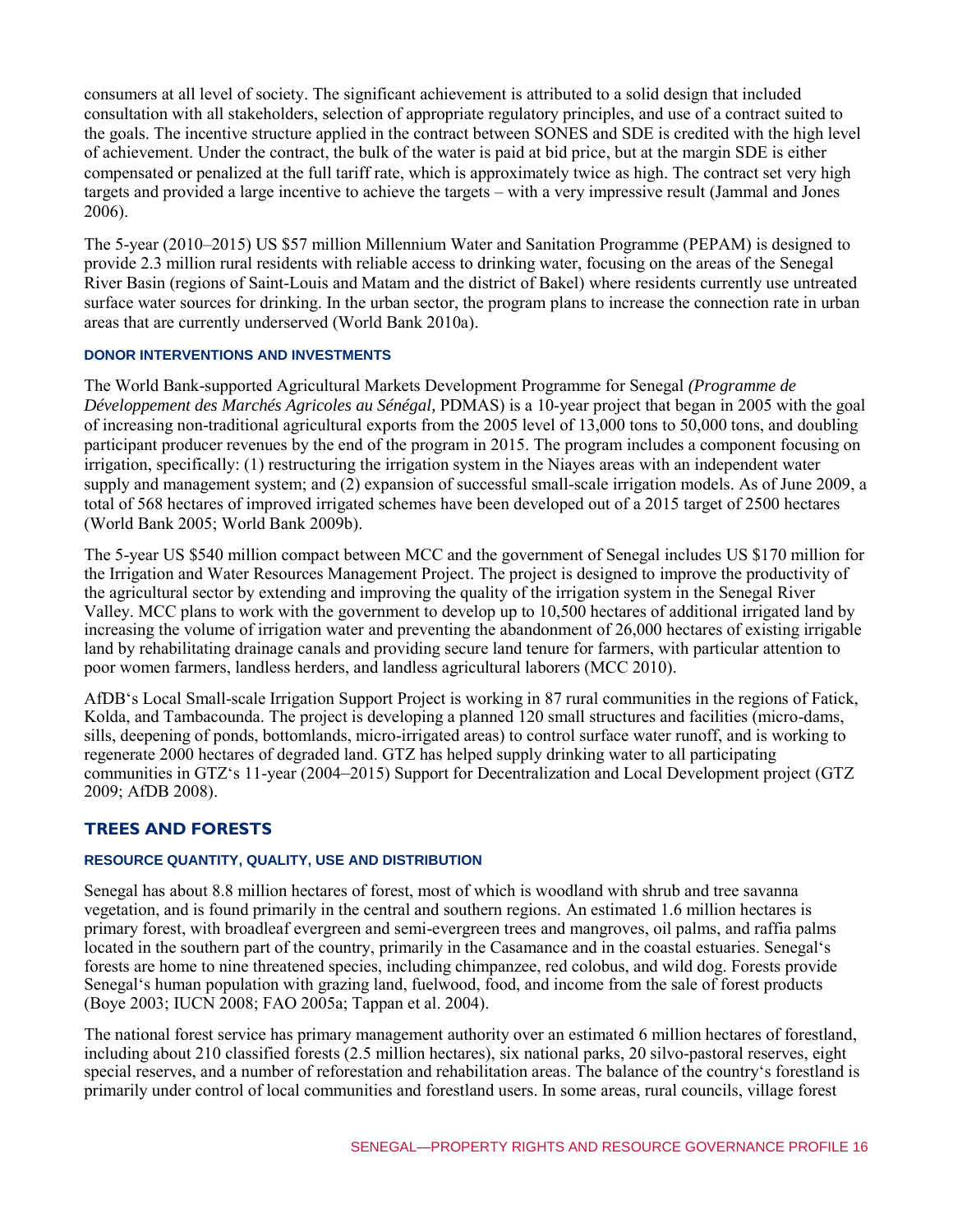committees, clans, and other local bodies exercise authority over the forestland; elsewhere the land lacks organized management and is essentially an open-access resource (Diaw 2006; Boye 2003; Ba 2006).

In 1990, 65% of Senegal's total land area was covered in forest; by 2005 that figure had fallen to 45%. The deforestation rate is currently about 0.5% per year. Consumption of charcoal and firewood for domestic energy causes substantial degradation, and clearing forestland for cultivation, often using slash-and-burn techniques, has caused substantial deforestation. In one notorious case, the Mouride Brotherhood entered into a contract with the government to cultivate a portion of a 73,000 hectare that was gazetted as a reserve and used for grazing by an estimated 6000 pastoralists and 300,000 cattle. Over the course of a three-week period in 1991, members of the sect cleared 43,000 hectares for groundnut cultivation and allotted plots to members, forcing the pastoralists and livestock into the remaining land (World Bank 2006a; USAID 2006; FAO 2005a; Freudenberger and Freudenberger 1993).

#### **LEGAL FRAMEWORK**

Until late in the  $20<sup>th</sup>$  century, commercial access to forest resources was tightly controlled by the central government, and local authorities had no right to award concessions or usage permits. Legislation passed in the 1990s shifted more authority to local governments. A 1993 law added —dcal collectives" (i.e. rural councils) to the list of entities eligible to act as concessionaires in the use and management of forest lands. Under the 1996 Decentralization Law, rural communities could claim jurisdiction over forestland within their territory, and rural councils could administer forest policy according to a state-approved management plan. The central government has authority over classified forests and other designated forest areas (e.g., national parks, nature reserves) (Larson and Ribot 2007; Diaw 2006).

The 1998 Forest Code provides that regional authorities and rural communities can exercise a variety of rights regarding forests, including demarcating forests and mapping forest uses and managing forest resources. Rural councils have advisory roles in issuing permits for hunting and forest-clearing and can issue preliminary treefelling permits and collect fines. Under the Forest Code, the Forest Service is required to secure the rural council president's signature before commencing commercial production within a rural community's forestland. In 2005, a new Forestry Action Plan was adopted to encourage implementation of the Forestry Code (Larson and Ribot 2007; USAID 2006; Diaw 2006).

#### **TENURE ISSUES**

All forestland is owned by the state, with authority to manage the resources devolved to subnational levels subject to compliance with the regulatory framework governing the forest type and permissible exploitation and the preparation of forest management agreements. In classified forests and reserves, products such as charcoal and timber are subject to quotas. In community forest management areas, the community and forest officials reach agreement on permissible forest uses, quotas, and revenue-sharing. In forest areas subject to the jurisdiction of the rural community, the rural council has authority to set quotas (Boye 2003; FAO 2005a; GOS 2004a; Diaw 2006).

Despite a legal framework that allows for significant devolution of authority over forests and forest resources to local communities, most of the progress in devolution of authority has been in project areas supported by international NGOs and donors. Elsewhere, the transfer of authority has been less evident. Delays in decentralization and devolution efforts have been attributed to: ambiguity and gaps in the legal framework; lack of enthusiasm among forestry officials for devolution of authority to local communities; insufficient financial resources to support the local communities and forest service; and lack of capacity in local communities to undertake forest management (Weidemann Associates 2006; Diaw 2006; Larson and Ribot 2007; Ribot 2009).

#### **GOVERNMENT ADMINISTRATION AND INSTITUTIONS**

The Directorate of Water, Forests, Hunting and Soil Conservation and the Directorate of National Parks within the Ministry of the Environment and Nature Protection are responsible for the planning, implementation, and monitoring of national forestry policy. The Forest Production Research Directorate of the Senegalese Institute of Agricultural Research, which completes the administrative and technical arrangements for forest resources management, comes under the Ministry of Agriculture. A High Council of Natural Resources and the Environment, under the authority of the Prime Minister, has been established. The council is supported by an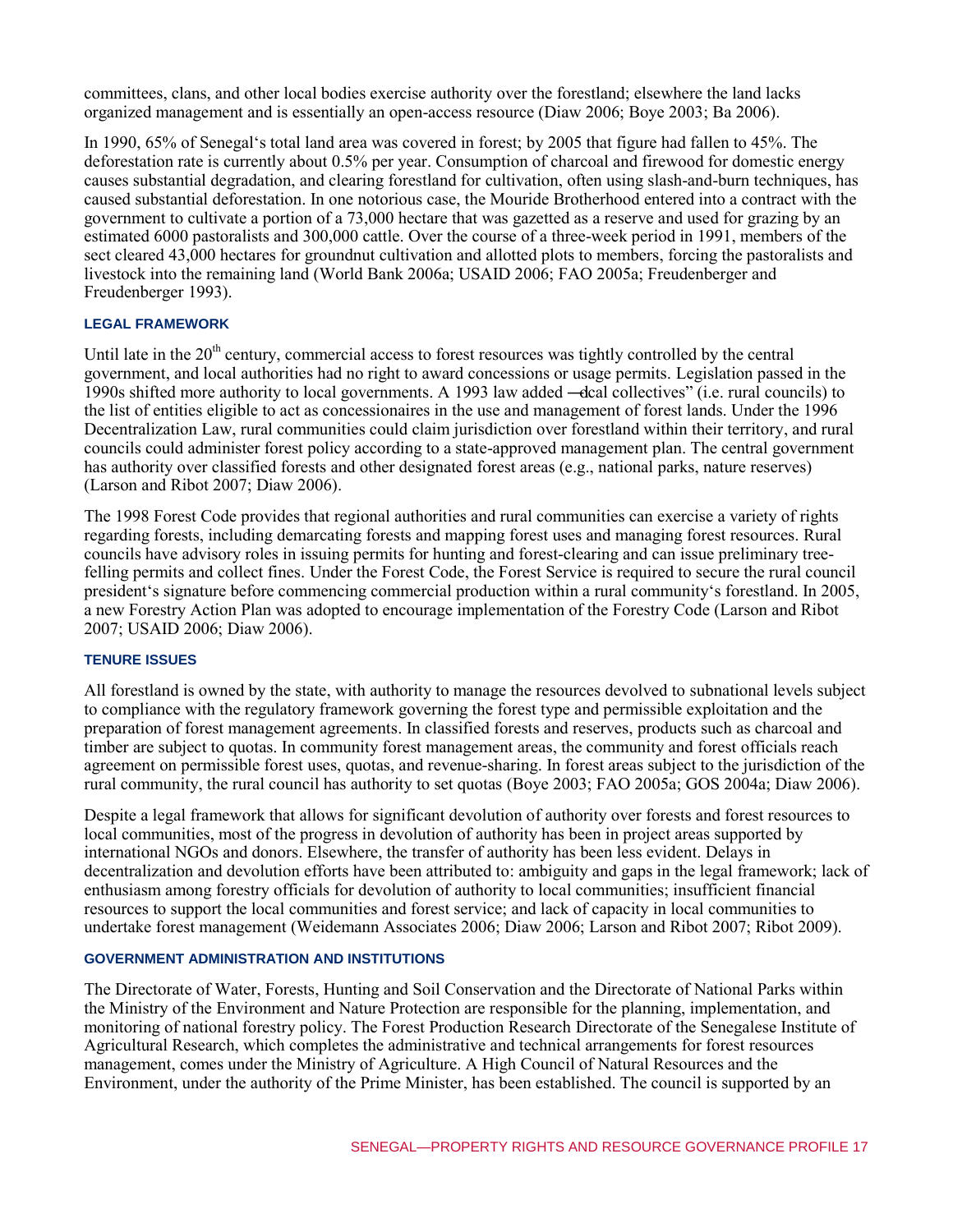Ecological Monitoring Centre, which constantly monitors changes in the country's forest cover (Diaw 2006; FAO 2003).

At local levels, a variety of governance bodies engage in forest management, including rural councils. In a pilot project involving 16 villages surrounding the Ndankou classified forest and protected areas, village committees were formed to implement a participatory forest management plan. Representatives from each village committee served on a federated inter-village committee that oversaw the project area and maintained the relationship with the Forest Service. Village committees defined areas of forest use and managed access and exploitation of the forest in accordance with project objectives (Boye 2003).

#### **GOVERNMENT REFORMS, INTERVENTIONS AND INVESTMENTS**

The Ministry of the Environment and Nature Protection's 2010 work plan includes a component focused on preventing deforestation and degradation of forestland. Planned activities include reforestation, natural regeneration, reviewing logging practices, and delimitation, demarcation, and mapping classified forests. The program goals include: assisted natural regeneration of 7000 hectares of forestland; supporting production of charcoal derived from developed areas; mapping of 14 classified forests and reserves; implementing management plans on three forest reserves; and implementation of participatory management plans covering 50,000 hectares (GOS 2010b).

With a US \$19 million loan from the World Bank, the Ministry of Environment is implementing the 5-year (2010–2016) Second Phase of the Sustainable and Participatory Energy Management Project (PROGEDE II). The project is designed to increase the availability of diversified household fuels in a sustainable and gender-equitable way, and help increase the income of participating communities while preserving the forest ecosystems. The project has four components: (1) institutional reforms of the charcoal value chain; (2) provide technical assistance, logistical support and equipment to central and decentralized forestry services, local collectivities (including CBOs and NGOs) involved in forest resource management/biodiversity and environmental-social protection activities; (3) promotion and diversification of modern household energy with production and dissemination of improved stoves and alternative wood fuel; and (4) support for government institutions and community organizations to scale-up the program (World Bank 2010b).

Eleven African nations, including Senegal, pledged funding for the Great Green Wall Project, which plans to construct a 7000-kilometer-long, 15-kilometer-wide buffer zone from Dakar to Djibouti designed to halt desertification. In June 2010, the Global Environmental Facility (GEF), in collaboration with the UN Convention to Combat Desertification, pledged US \$119 million in support of the project. Senegal's share of the wall, which is nearly complete, will cover approximately 760,000 hectares. As of 2009, 525 kilometers of the wall had been planted, all within Senegal (*TerraDaily* 2010; Dell'Amore 2009; *PANA* 2009).

#### **DONOR INTERVENTIONS AND INVESTMENTS**

USAID has been a consistent supporter of the development of community-based forest management and preservation of biodiversity in Senegal's forests. Most notably, USAID funded the US \$12 million Wula Nafaa (Benefits of Nature) project, which ran from 2003 to 2008 in the Tamocoumba, Kolda, and Ziguinchor regions. The project was an innovative effort to support community-based sustainable management of forestland, focusing on the development of income-generating uses of gum mbepp, baobab, charcoal, and other forest products. The project worked with government officials, rural communities, and rural councils to: create forest management plans; develop manuals for forest management; revitalize community forest fire committees; and assist in the development of producer groups and producer networks. The project covered more than 2.5 million hectares of forest and community land and brought increased revenue to local communities, especially benefiting the poorest people, who were most dependent on forest resources for their livelihoods (USAID 2010; USFS 2009; USAID 2009a; Gaulke 2006; Weidemann Associates 2006; USAID 2009b).

In FY 2011, USAID is continuing its support for community-based forest management through facilitation of government relationships with donors and assistance designed to help improve the management of dryland forests and targeted coastal resources. USAID is also helping preserve the 913,000 hectare Niokolo Koba National Park and developing projects to help mitigate the effect of extractive industries on vulnerable ecosystems (USDOS 2010b).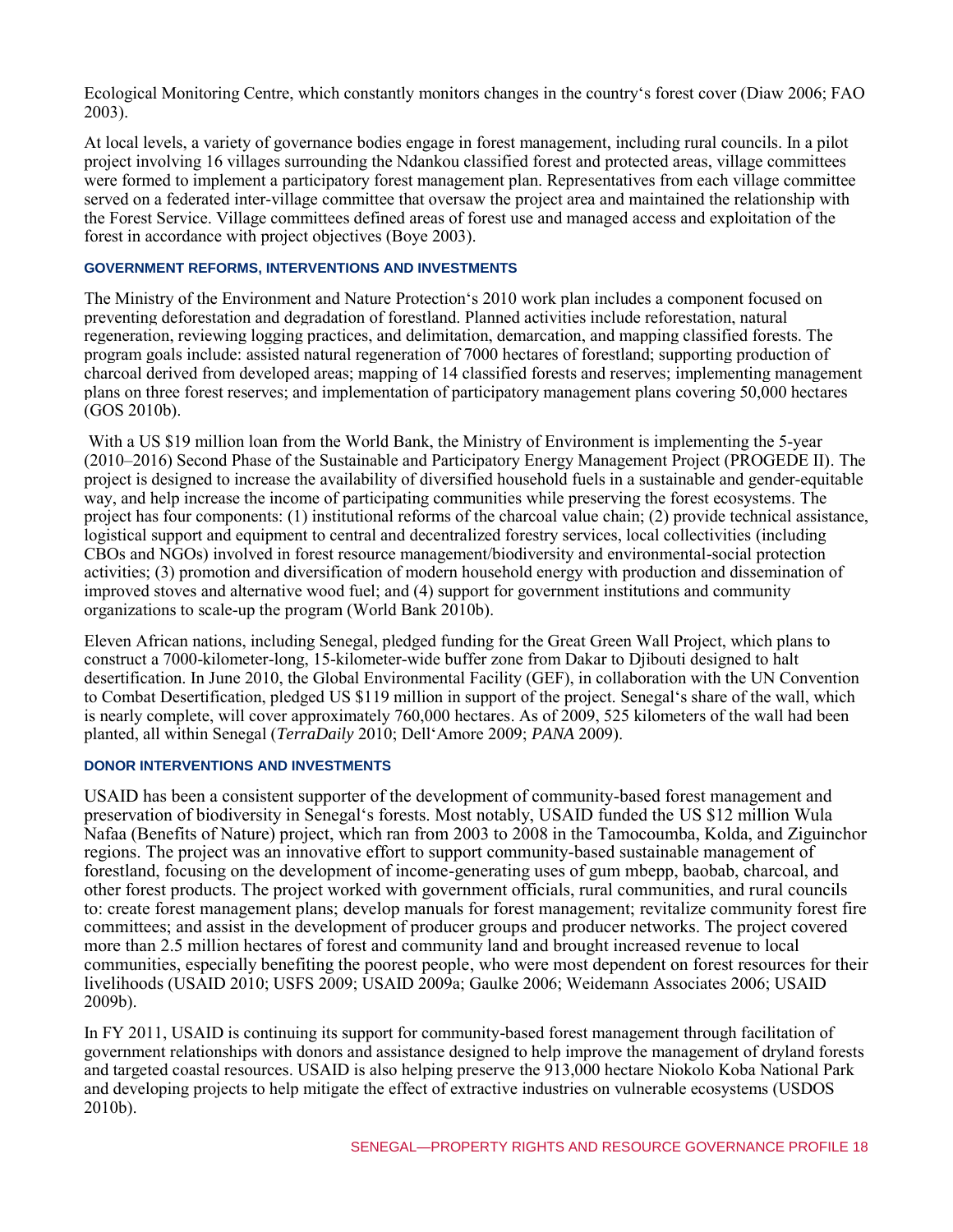#### **MINERALS**

#### **RESOURCE QUANTITY, QUALITY, USE AND DISTRIBUTION**

Senegal's sedimentary basin stretches over 75% of the country's land mass and, together with Precambrian basement formations in the country's southeast, houses a significant variety of minerals, including phosphates, limestone, salts, iron ore, copper, chromium, gold, platinum, uranium, and natural gas. The country's mineral sector has been dominated by production of phosphates, limestone, and attapulgite, but foreign interest in Senegal's diversity of mineral wealth has grown, with multiple operations exploring deposits of iron ore, zircon, titanium, gold, and uranium. Senegal has encouraged development of the mineral sector with investment in geophysical surveys, geological mapping, and development of centers for mining documentation and a mining cadastre (Aspermont UK 2009; Bermudez-Lugo 2009; Ngom 2010).

Phosphates have led Senegal's mining operations since the opening of two large mines in the Thies region (about 70 kilometers outside of Dakar) in the 1940s and 1950s. Reserves of calcium phosphates are estimated at 100 million tons and 50–70 million tons of aluminum phosphates, which together give Senegal the potential to be among the top 10 phosphate producers in the world. Phosphates and their derivatives have accounted for 7–15% of reported goods sold for export in 2004–2007, but have not taken advantage of the world market for phosphates because the country's dominant producer, Industries Chimiques du Senegal (ICS), sells most of its production to India. Phosphate exports have also been interrupted by financial difficulties with ICS. Expansion of phosphate production and diversification of producers is expected to increase the share entering the world export market (Bermudez-Lugo 2009; EIU 2005; Aspermont UK 2009; IMF 2008).

The country also produces gold, basalt, cement, salt, sand, natural gas, and petroleum. The Sabodala gold mine in the eastern part of the country began production in 2009; the site has an estimated 30 tons of gold reserves. Largescale deposits of iron ore (estimated at 600 million tons) have been located near the eastern border with Mali (Bermudez-Lugo 2009; SIM Senegal 2010).

Senegal's fossil fuel resources, while relatively minor, are important for domestic purposes because thermal resources generate nearly all the country's energy. Senegal has an estimated 52 million cubic meters of peat, which can be made into bricks that provide an alternative to fuelwood. The county also has lignite and coal, and natural gas is being extracted from the Gadiaga field, south of Dakar (EUI 2005; Aspermont UK 2009).

#### **LEGAL FRAMEWORK**

Senegal's Mining Code of 2003 (Law No. 2003-36) was designed to attract foreign investment and promote development of the country's mineral sector. The 2003 Mining Code, which replaced the 1988 law: grants foreign and domestic operations equal protection for their investments; extends incentives for exploration and exploitation of minerals; reduces transaction costs for mining companies by processing requests for permits within 45 days; provides for international dispute resolution; and imposes environmental protection standards on mining operations. The 2003 Mining Code meets the norms stipulated by the 16-state Organization for the Harmonization of Business Law in Africa (OHADA). Decree 647 of 17 May 2004 supports the 2003 Mining Code with implementing regulations (Aspermont UK 2009; Ngom 2010; Reynolds and Flores 2009).

Senegal's Mineral Policy Statement (2003) provides for the abandonment of state monopoly over any mineral resources and refocusing on regulating private mining companies. The policy statement limits to 10% the state's participation in ventures and encourages participation of private investors, both domestic and foreign. The state will also support the diversification of mineral production and the beneficiation (initial processing) of mineral products before export in order to generate employment opportunities in the industry. The statement provides that 20% of all revenues received should be directed to local communities. The mechanisms for that revenue sharing are not identified (Ngom 2010; SIM Senegal 2010; Sylla 2005).

#### **TENURE ISSUES**

The 2003 Mining Code recognizes three types of mineral rights:

**Research Permit**. Research permits are issued for three years, with two renewal periods for reduced territories. After the second renewal, one more exceptional renewal is allowed for a duration equal to or shorter than the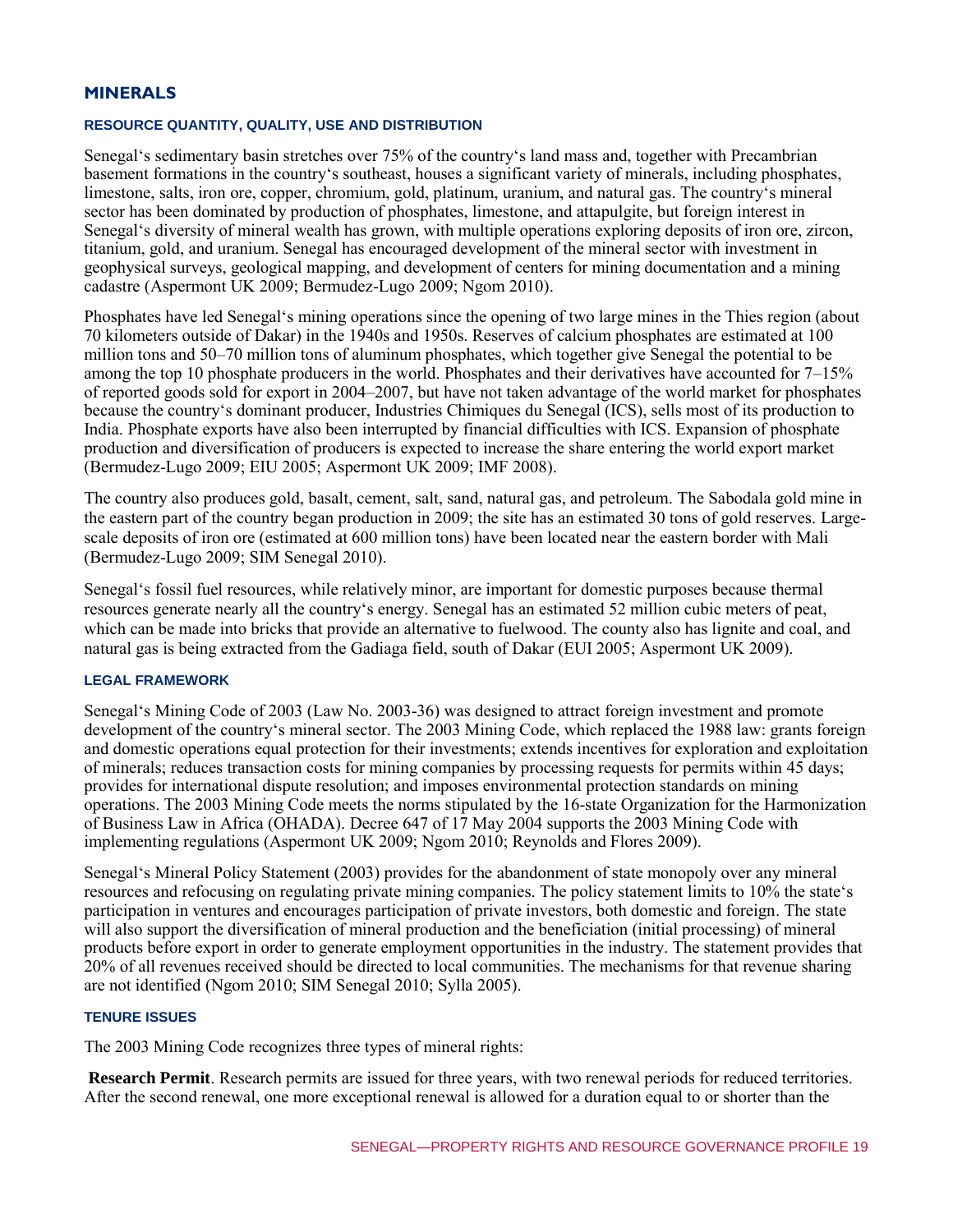length of the original permit. In the case of multiple applicants, priority is given to tender offerings that provide the best conditions and guarantees for the state.

**Exploitation Permit**. Also renewable but initially granted for a period of five years, this permit requires execution of an Environmental Impact Assessment.

**Mining Concession**. Mining concessions are granted for an initial 5-year term, with renewals up to 25 years. The concession cancels any exploration permit still in force. However, by decree, applicants who meet set standards of technical, managerial, and financial capability will retain their rights under the exploration permit (Aspermont UK 2009; Ngom 2010).

Disputes between Senegal and foreign investors may be brought before any arbiter of the parties' choosing, including an international arbiter (Ngom 2010).

#### **GOVERNMENT ADMINISTRATION AND INSTITUTIONS**

The Ministry of Mines, Industry, and Small and Medium Size Enterprises (MMIP) is responsible for monitoring and control of the mining industry. Application for permits and concessions must be made to MMIP, specifically to the Directorate of Mines and Geology (GOS Mining Law 2003).

#### **GOVERNMENT REFORMS, INTERVENTIONS AND INVESTMENTS**

The growth of Senegal's mining sector has been constrained by its lack of infrastructure, particularly the railways, roads, and port facilities needed to carry production from the southern and eastern parts of the country to ports for shipment, and the lack of sufficient energy throughout the country. Senegal is investing an estimated US \$911 million annually in public works, including highways and power plants, but the investment is half the amount that the World Bank has suggested is necessary. Foreign investors such as Arcelor Mittal, which is developing US \$2.2 billion in an iron ore mining operation in the Laleme region in the southeastern region of the country, are also investing in the development of infrastructure, including 750 kilometers of highway and expansion of the port in Dakar (Bloomberg 2010; *Business Wire* 2007).

The legal framework that Senegal's government enacted in 2003–2004 to govern the mineral sector was designed to create a transparent, non-discriminatory, simple system for obtaining and exploiting mineral rights. The framework is supported by a national commission to combat corruption and promote transparency in government operations, new standards for public offerings and fiscal reforms designed to encourage foreign investment (Ngom 2010; Aspermont UK 2009)

Through its Mining Sector Support Programme (PASMI), Senegal has sought to integrate artisanal miners into the formal mining sector by improving mining techniques and the livelihoods of small-scale miners, with a particular emphasis on the most vulnerable groups. The project focuses on gold miners in the Kedougou prefecture in southeastern Tambacounda, where approximately 70,000 people live in 10 rural communities (Savornin et al. 2007; Aspermont UK 2009).

#### **DONOR INTERVENTIONS AND INVESTMENTS**

Development of Senegal's mineral sector has been aided by the EU-supported, EUR  $E13$  million Mining Sector Support Programme (PASMI), which began in 2007. Under this cooperative program, Senegal has: engaged in intensive aerial geophysical surveys of southeastern Senegal; established a center for mineral documentation and a mining cadastre; conducted geological mapping of the sedimentary basin and southeastern Senegal; and provided support for artisanal miners. Employment in the formal mining sector is low; only about 2500 positions were reported in 2006. Donors such as the World Bank have identified the need for support for the country's efforts to diversify the industry within the country in order to provide more employment opportunities and ensure that local communities benefit from investments in the sector. Senegal's Poverty Reduction Strategy Paper (PRSP) (2007– 2010) identified the need for donor support in the development of processing of mineral resources and research into new applications for mineral substances to benefit local communities and help diversify income sources (World Bank 2008; Aspermont UK 2009; World Bank 2006)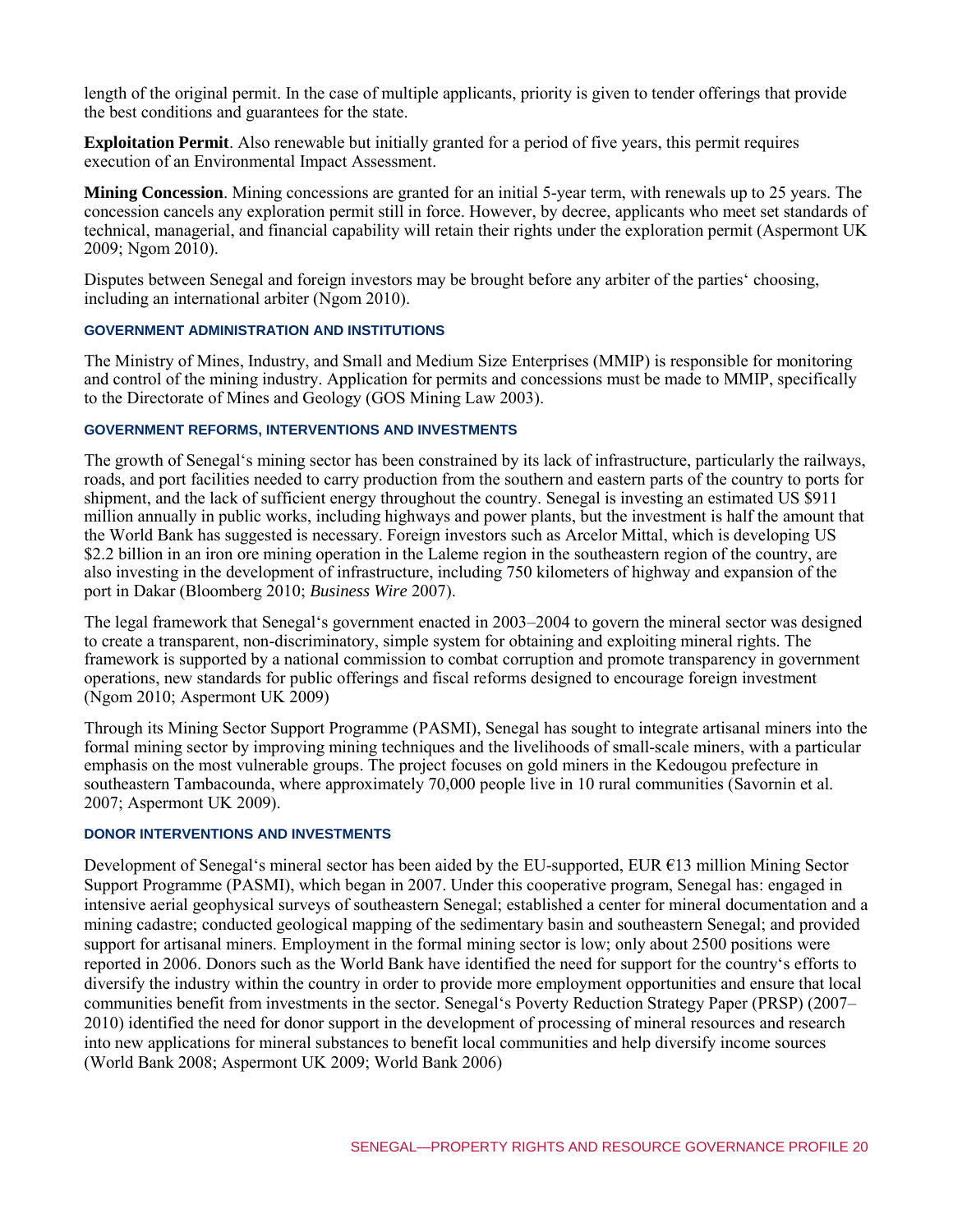# **DATA SOURCES (SHORT LIST)**

- Aspermont UK. 2009. Senegal: A Supplement to *Mining Journal*. [http://www.mining-journal.com/\\_\\_data/assets/supplement](http://www.mining-journal.com/__data/assets/supplement_file_attachment/0015/121272/Senegal-scr.pdf) file\_attachment/0015/121272/Senegal-scr.pdf (accessed 9 September 2010).
- Bruce, John W., Mark S. Freudenberger, Tidiane Ngaido. 1995. Senegal: rural communities. In *Old Wine in New Bottles: creating new institutions for local land Management,* ed. GTZ, 13–17. Eschborn: GTZ. [http://www2.gtz.de/](http://www2.gtz.de/dokumente/bib/00-0590.pdf) [dokumente/bib/00-0590.pdf](http://www2.gtz.de/dokumente/bib/00-0590.pdf) (accessed 30 August 2010).
- COHRE. 2004. Bringing Equality Home: Promoting and Protecting the Inheritance Rights of Women. [http://www.cohre.org/](http://www.cohre.org/store/attachments/COHRE%20Bringing%20Equality%20Home.pdf) [store/attachments/COHRE%20Bringing%20Equality%20Home.pdf \(](http://www.cohre.org/store/attachments/COHRE%20Bringing%20Equality%20Home.pdf)accessed 2 June 2010).
- Cotula, Lorenzo, ed. 2006. Land and Water Rights in the Sahel: Tenure Challenges of Improving Access to Water for Agriculture. LSP Working Paper 25, Access to Natural Resources Sub-Programme. Rome: FAO.
- Diaw, O. 2006. The National Forest Programme in Senegal: Developing Decentralized Planning and Management Capacities. *Unasylva,* 57, 2006/3, No. 225.<http://www.fao.org/docrep/009/a0970e/a0970e12.htm>(accessed 8 September 2010).
- Faye, Jacques. 2008. Land and Decentralisation in Senegal: Increasing popular participation to enhance the efficiency of Senegalese land and decentralisation policies. Issue Paper No. 149, IIED. [http://www.eldis.org/go/country](http://www.eldis.org/go/country-profiles&id=39514&type=Document)[profiles&id=39514&type=Document](http://www.eldis.org/go/country-profiles&id=39514&type=Document) (accessed 2 June 2010).
- Freudenberger, Mark S. and Karen S. Freudenberger. 1993. Pastoralism in Peril: Pressures on Grazing Land in Senegal. IIED Drylands Programme Land Tenure Series No. 4.<http://www.iied.org/pubs/pdfs/7351IIED.pdf>(accessed 8 September 2010).
- Monkam, Nara. 2009. Property Taxation in Francophone Africa 1: Case Study of Senegal. Working Paper, WP09FAA3 Lincoln Institute of Land Policy. [http://www.lincolninst.edu/pubs/1600\\_Property-Taxation-in-Francophone-Africa](http://www.lincolninst.edu/pubs/1600_Property-Taxation-in-Francophone-Africa-1) [-1 \(](http://www.lincolninst.edu/pubs/1600_Property-Taxation-in-Francophone-Africa-1)accessed 2 June 2010).
- Ngom, Ousmane. 2010. Minerals Industry Framework in Senegal. Presentation for the 8<sup>th</sup> Annual Investment in African Mining seminar, 9 March, Toronto.
- Salman, Salmon M. and Daniel D. Bradlow. 2006. Regulatory Frameworks for Water Resource Management. World Bank. [http://books.google.com/books?id=VEwWRdHFFTQC&pg=PA97&lpg=PA97&dq=Senegal+water+law&source=](http://books.google.com/books?id=VEwWRdHFFTQC&pg=PA97&lpg=PA97&dq=Senegal+water+law&source=bl&ots=UTL1Kf4_2U&sig=fOqjg_msqAmJm-ZAWVwEb0nRH5g&hl=en&ei=ml1fSr6cF9HclAfv7JyWDQ&sa=X&oi=book_result&ct=result&resnum=9) [bl&ots=UTL1Kf4\\_2U&sig=fOqjg\\_msqAmJm-ZAWVwEb0nRH5g&hl=en&ei=ml1fSr6cF9HclAfv7JyWDQ&](http://books.google.com/books?id=VEwWRdHFFTQC&pg=PA97&lpg=PA97&dq=Senegal+water+law&source=bl&ots=UTL1Kf4_2U&sig=fOqjg_msqAmJm-ZAWVwEb0nRH5g&hl=en&ei=ml1fSr6cF9HclAfv7JyWDQ&sa=X&oi=book_result&ct=result&resnum=9) [sa=X&oi=book\\_result&ct=result&resnum=9 \(](http://books.google.com/books?id=VEwWRdHFFTQC&pg=PA97&lpg=PA97&dq=Senegal+water+law&source=bl&ots=UTL1Kf4_2U&sig=fOqjg_msqAmJm-ZAWVwEb0nRH5g&hl=en&ei=ml1fSr6cF9HclAfv7JyWDQ&sa=X&oi=book_result&ct=result&resnum=9)accessed 16 July 2009).
- USAID. 2006. USAID/Senegal Strategy Statement 2005: Annex 2. [http://www.encapafrica.org/documents/biofor/Senegal](http://www.encapafrica.org/documents/biofor/Senegal_strategy05%20Annex%202.doc) strategy $05\%20$ Annex $\%202$ .doc (accessed 28 May 2010).
- World Bank. 2002. Upgrading of Low Income Urban Settlements, Country Assessment Report: Senegal. http://web.mit .edu/urbanupgrading/upgrading/case-examples/overview-africa/country-assessments/download/SENEGAL.pdf (accessed 9 July 2009).

#### **DATA SOURCES (COMPLETE LIST)**

- ADF. *See* African Development Fund.
- AfDB. *See* African Development Bank.
- APIX. *See* Investment Promotion and Major Projects Agency.
- Adigbli, Koffigan. 2009. Groundnut Production in Freefall. *Inter Press Service News Agency,* 3 November. [http://ipsnews.](http://ipsnews.net/news.asp?idnews=49124) [net/news.asp?idnews=49124](http://ipsnews.net/news.asp?idnews=49124) (accessed 9 September 2010).

African Development Bank. 2003. Senegal: Project to Support Local Small-scale Irrigation Support (PAPIL): Appraisal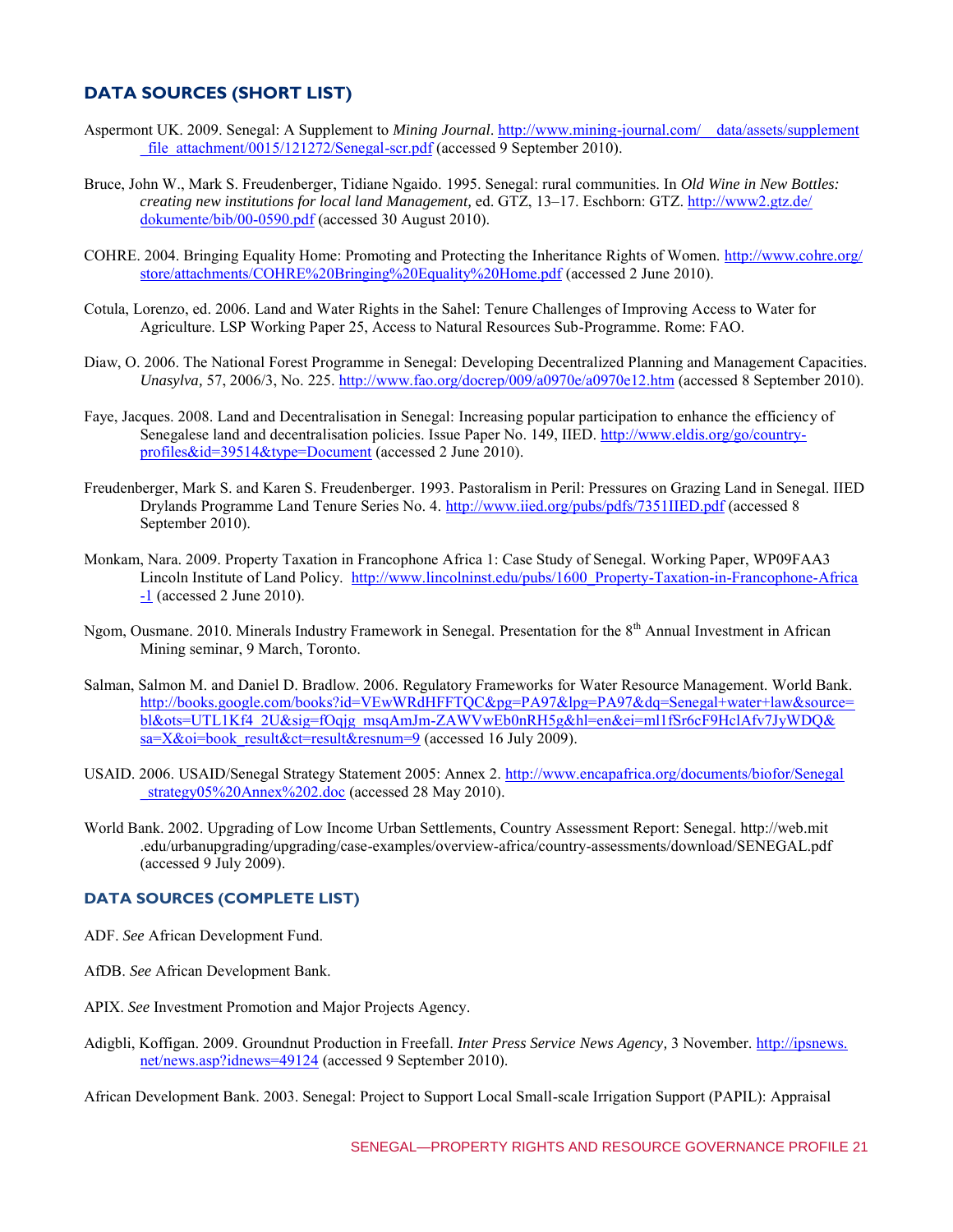Report.<http://www.afdb.org/en/projects-operations/project-portfolio/project/p-sn-aac-002/>(accessed 9 September 2010).

2008. Senegal: Mid-term Review of the Results-based Country Strategy Paper - 2005–2009[. http://www.afdb.org/](http://www.afdb.org/fileadmin/uploads/afdb/Documents/Project-and-Operations/ADB-BD-WP-2008-59-EN-SENEGAL-MID-TERM-REVIEW-RBCSP-2005-2009.PDF) [fileadmin/uploads/afdb/Documents/Project-and-Operations/ADB-BD-WP-2008-59-EN-SENEGAL-MID-TERM-](http://www.afdb.org/fileadmin/uploads/afdb/Documents/Project-and-Operations/ADB-BD-WP-2008-59-EN-SENEGAL-MID-TERM-REVIEW-RBCSP-2005-2009.PDF)[REVIEW-RBCSP-2005-2009.PDF](http://www.afdb.org/fileadmin/uploads/afdb/Documents/Project-and-Operations/ADB-BD-WP-2008-59-EN-SENEGAL-MID-TERM-REVIEW-RBCSP-2005-2009.PDF) (accessed 9 September 2010).

———. 2010. Cadastre Survey Modernization Support Project Overview. [http://www.afdb.org/en/projects-operations](http://www.afdb.org/en/projects-operations/project-portfolio/project/p-sn-kz0-003/) [/project-portfolio/project/p-sn-kz0-003/ \(](http://www.afdb.org/en/projects-operations/project-portfolio/project/p-sn-kz0-003/)accessed 3 September 2010).

- African Development Fund. 2005. Senegal: The Casamance Rural Development Support Project (PADERCA): Appraisal Report. [http://www.afdb.org/fileadmin/uploads/afdb/Documents/Project-and-Operations/SN-2005-102-EN-ADF-](http://www.afdb.org/fileadmin/uploads/afdb/Documents/Project-and-Operations/SN-2005-102-EN-ADF-BD-WP-SENEGAL-AR-PADERCA.PDF)[BD-WP-SENEGAL-AR-PADERCA.PDF\(](http://www.afdb.org/fileadmin/uploads/afdb/Documents/Project-and-Operations/SN-2005-102-EN-ADF-BD-WP-SENEGAL-AR-PADERCA.PDF)accessed 2 June 2010).
- ———. 2008. Senegal: Dakar- Diamniadio Highway Construction Project. Summary Report of Resettlement Action Plan. [http://www.afdb.org/fileadmin/uploads/afdb/Documents/Environmental-and-Social-Assessments/Senegal%20](http://www.afdb.org/fileadmin/uploads/afdb/Documents/Environmental-and-Social-Assessments/Senegal%20Autoroute%20Dakar%20Diam%20Nadio%20RAP%20ENG.pdf) [Autoroute%20Dakar%20Diam%20Nadio%20RAP%20ENG.pdf](http://www.afdb.org/fileadmin/uploads/afdb/Documents/Environmental-and-Social-Assessments/Senegal%20Autoroute%20Dakar%20Diam%20Nadio%20RAP%20ENG.pdf) (accessed 6 September 2010).
- Aspermont UK. 2009. Senegal: A Supplement to *Mining Journal*. [http://www.mining-journal.com/\\_\\_data/assets/supplement](http://www.mining-journal.com/__data/assets/supplement_file_attachment/0015/121272/Senegal-scr.pdf) file\_attachment/0015/121272/Senegal-scr.pdf (accessed 9 September 2010).
- Ba, Libasse. 2006. The Regeneration of Tomboroconto Forest, Senegal. In Community Forest Management as a Carbon Mitigation Option: Case studies, eds. Daniel Murdiyarso and Margaret Skutsch, 31–34. Bogor, Indonesia: Center for International Forestry Research (CIFOR). [http://www.communitycarbonforestry.org/Case%20study%20book](http://www.communitycarbonforestry.org/Case%20study%20bookWeb.pdf) [Web.pdf](http://www.communitycarbonforestry.org/Case%20study%20bookWeb.pdf) (access 1 October 2010).
- Bermudez-Lugo, Omayra. 2009. The Minerals Industry of the Gambia, Guinea-Bissau, and Senegal. In *United States Geological Survey 2006 Minerals Yearbook,* USGS, 18.1–18.5. [http://minerals.usgs.gov/minerals/pubs/](http://minerals.usgs.gov/minerals/pubs/country/2006/myb3-2006-ga-pu-sg.pdf) [country/2006/myb3-2006-ga-pu-sg.pdf \(](http://minerals.usgs.gov/minerals/pubs/country/2006/myb3-2006-ga-pu-sg.pdf)accessed 30 August 2010).
- Bloomberg. 2010. Senegal Should Double investment in Infrastructure, World Bank Report Says. 23 July. [http://www.](http://www.bloomberg.com/news/2010-07-23/senegal-should-double-investment-in-infrastructure-world-bank-report-says.html) [bloomberg.com/news/2010-07-23/senegal-should-double-investment-in-infrastructure-world-bank-report-says.html](http://www.bloomberg.com/news/2010-07-23/senegal-should-double-investment-in-infrastructure-world-bank-report-says.html) (accessed 6 September 2010).
- Boye, Ababacar. 2003. Senegal's Experience of Interface Management between Forestry Sector Decision-Makers, Landowners, Interested Parties, and the Local Population. A paper prepared for the XII World Forestry Congress, Quebec, Canada.<http://www.fao.org/DOCREP/ARTICLE/WFC/XII/MS24-E.HMT>(accessed 8 September 2010).
- Bruce, John W., Mark S. Freudenberger, Tidiane Ngaido. 1995. Senegal: rural communities. In *Old Wine in New Bottles: creating new institutions for local land Management,* ed. GTZ, 13–17. Eschborn: GTZ. [http://www2.gtz.de/](http://www2.gtz.de/dokumente/bib/00-0590.pdf) [dokumente/bib/00-0590.pdf](http://www2.gtz.de/dokumente/bib/00-0590.pdf) (accessed 30 August 2010).
- *Business Wire.* 2007. Arcelor Mittal Signs Agreement to Develop Iron Ore Mining in Senegal. 23 February. [http://www.](http://www.highbeam.com/doc/1G1-159672547.html) [highbeam.com/doc/1G1-159672547.html](http://www.highbeam.com/doc/1G1-159672547.html) (accessed 4 September 2010).
- COHRE. *See* Centre on Housing Rights and Evictions.
- Centre on Housing Rights and Evictions. 2004. Bringing Equality Home: Promoting and Protecting the Inheritance Rights of Women." [http://www.cohre.org/store/attachments/COHRE%20Bringing%20Equality%20Home.pdf \(](http://www.cohre.org/store/attachments/COHRE%20Bringing%20Equality%20Home.pdf)accessed 2) June 2010.
- Cotula, Lorenzo, ed. 2006. Land and Water Rights in the Sahel: Tenure Challenges of Improving Access to Water for Agriculture. LSP Working Paper 25, Access to Natural Resources Sub-Programme. Rome: FAO.
- Cotula, Lorenzo, Moussa Djire, and Ringo Tenga. 2009. Right to Food and Access to Natural Resources: using human rights arguments and mechanisms to improve resource access for the rural poor. Rome: IIED/FAO. [http://www.fao.org/](http://www.fao.org/righttofood/publi09/natural_resources_en.pdf) [righttofood/publi09/natural\\_resources\\_en.pdf](http://www.fao.org/righttofood/publi09/natural_resources_en.pdf) (accessed 5 September 2010).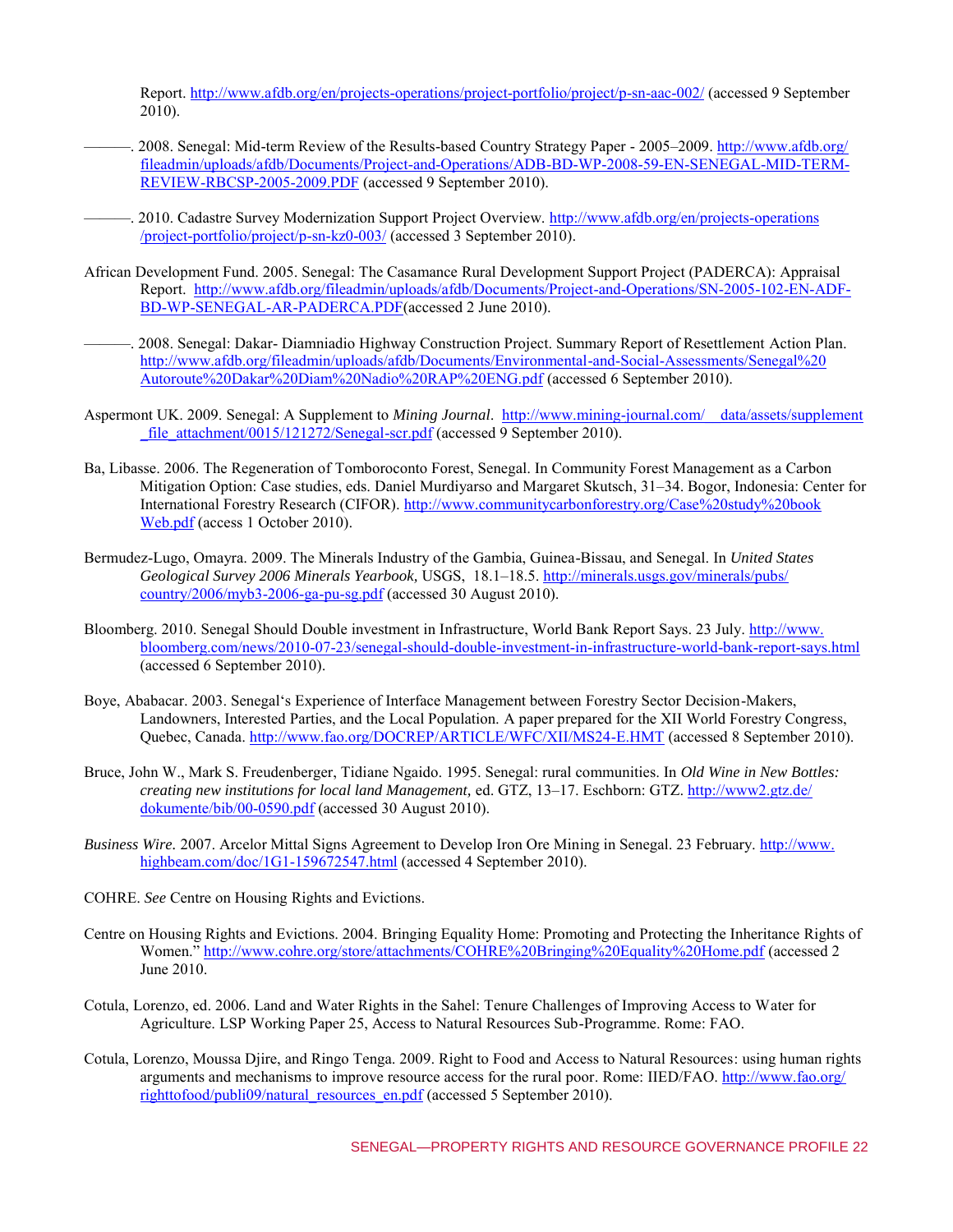- Cotula, Lorenzo and Camilla Toulmin. 2004. Till to Tiller: Linkages Between International Remittances and Access to Land in West Africa. LSP Working Paper 14, Access to Natural Resources Sub-Programme. Rome: FAO.
- Dankelman, Irene et al. 2008. Gender, Climate Change and Human Security: Lessons from Bangladesh, Ghana and Senegal. <http://www.wedo.org/wp-content/uploads/hsn-study-final-may-20-2008.pdf>(accessed 9 September 2010).
- Dell'Amore, Christine. 2009. Africa-Wide ‗Great Green Wall' to Halt Sahara's Spread? *National Geographic News*, 28 December. [http://news.nationalgeographic.com/news/2009/12/091228-great-green-wall-trees-senegal-sahara](http://news.nationalgeographic.com/news/2009/12/091228-great-green-wall-trees-senegal-sahara-desert.html)[desert.html](http://news.nationalgeographic.com/news/2009/12/091228-great-green-wall-trees-senegal-sahara-desert.html) (accessed 11 February 2010).
- Diaw, O. 2006. The National Forest Programme in Senegal: Developing Decentralized Planning and Management Capacities. *Unasylva,* 57, 2006/3, No. 225.<http://www.fao.org/docrep/009/a0970e/a0970e12.htm>(accessed 8 September 2010).
- Durand-Lasserve, Alain and Selle Ndiaye. 2008. The Social and Economic Impact of Land Titling Programmes in Dakar, Senegal: Main Findings of the Socio-economic Survey in Five Settlements in Dakar and Pikine. [http://web.wits.ac.](http://web.wits.ac.za/NR/rdonlyres/5BEC27A1-E3D9-4C1C-859A-E2A359D3372C/0/FinaldraftDakar24Mar08.pdf) [za/NR/rdonlyres/5BEC27A1-E3D9-4C1C-859A-E2A359D3372C/0/FinaldraftDakar24Mar08.pdf](http://web.wits.ac.za/NR/rdonlyres/5BEC27A1-E3D9-4C1C-859A-E2A359D3372C/0/FinaldraftDakar24Mar08.pdf) (accessed 9 September 2010).
- Duvail, S. and O. Hamerlynck. 2003. Mitigation of the Negative Ecological and Socio-economic Impacts of the Diama Dam on the Senegal River Delta Wetland Using a Model Based Decision Support System. *Hydrology and Earth System Sciences,* 7(1):133–146.
- EIU. *See* Economic Intelligence Unit.
- Economic Intelligence Unit. 2005. Senegal: Country Profile. London: Economic Intelligence Unit. [www.eiu.com](http://www.eiu.com/)  (accessed 1 October 2010; subscription required).
- FAO. *See* Food and Agriculture Organisation.
- Food and Agriculture Organisation. 2003. Country Profile for Senegal: Forestry Policy, Institutions and Major Programmes. Rome: FAO.
- ———. 2005a. Senegal Forests: Ownership and Use Statistics.
- ———. 2005b. Aquastat: Sénégal. [http://www.fao.org/NR/WATER/AQUASTAT/countries/senegal/senegal\\_cp.pdf](http://www.fao.org/NR/WATER/AQUASTAT/countries/senegal/senegal_cp.pdf)  (accessed 9 September 2010).
- Faye, Jacques. 2008. Land and Decentralisation in Senegal: Increasing popular participation to enhance the efficiency of Senegalese land and decentralisation policies, Issue Paper No. 149, IIED. [http://www.eldis.org/go/country](http://www.eldis.org/go/country-profiles&id=39514&type=Document)[profiles&id=39514&type=Document](http://www.eldis.org/go/country-profiles&id=39514&type=Document) (accessed 2 June 2010).
- Freudenberger, Mark S. 2009. Senegal Resource Tenure and Governance: A Summary Overview. A report prepared for the USAID Property Rights and Resource Governance Project (PRRGP), on file with ARD, Inc., Burlington, VT
- Freudenberger, Mark S. and Karen S. Freudenberger. 1993. Pastoralism in Peril: Pressures on Grazing Land in Senegal. IIED Drylands Programme Land Tenure Series No. 4.<http://www.iied.org/pubs/pdfs/7351IIED.pdf>(accessed 8 September 2010).
- Furth, Rebecca. 1998. Senegal Country Profile. In *Country Profiles of Land Tenure: Africa, 1996*, Research Paper No. 130, John W. Bruce, ed., Land Tenure Center, University of Wisconsin-Madison, 116–121. [http://minds.wisconsin.edu/](http://minds.wisconsin.edu/handle/1793/21869) [handle/1793/21869](http://minds.wisconsin.edu/handle/1793/21869) (accessed 2 June 2010).
- Gaulke, Peter. 2006. A l'appui de la Mission USAID-Sénégal et du projet Wula Nafaa pour l'élaboration d'un Manuel méthodologique pour les plans de gestion des ressources naturelles à l'intention des communautés rurales et d'aménagement des forêts communautaires. [http://www.rmportal.net/library/content/usda-forest](http://www.rmportal.net/library/content/usda-forest-service/USFS_Senegal_November_2006_Report_Final_French.pdf)[service/USFS\\_Senegal\\_November\\_2006\\_Report\\_Final\\_French.pdf](http://www.rmportal.net/library/content/usda-forest-service/USFS_Senegal_November_2006_Report_Final_French.pdf)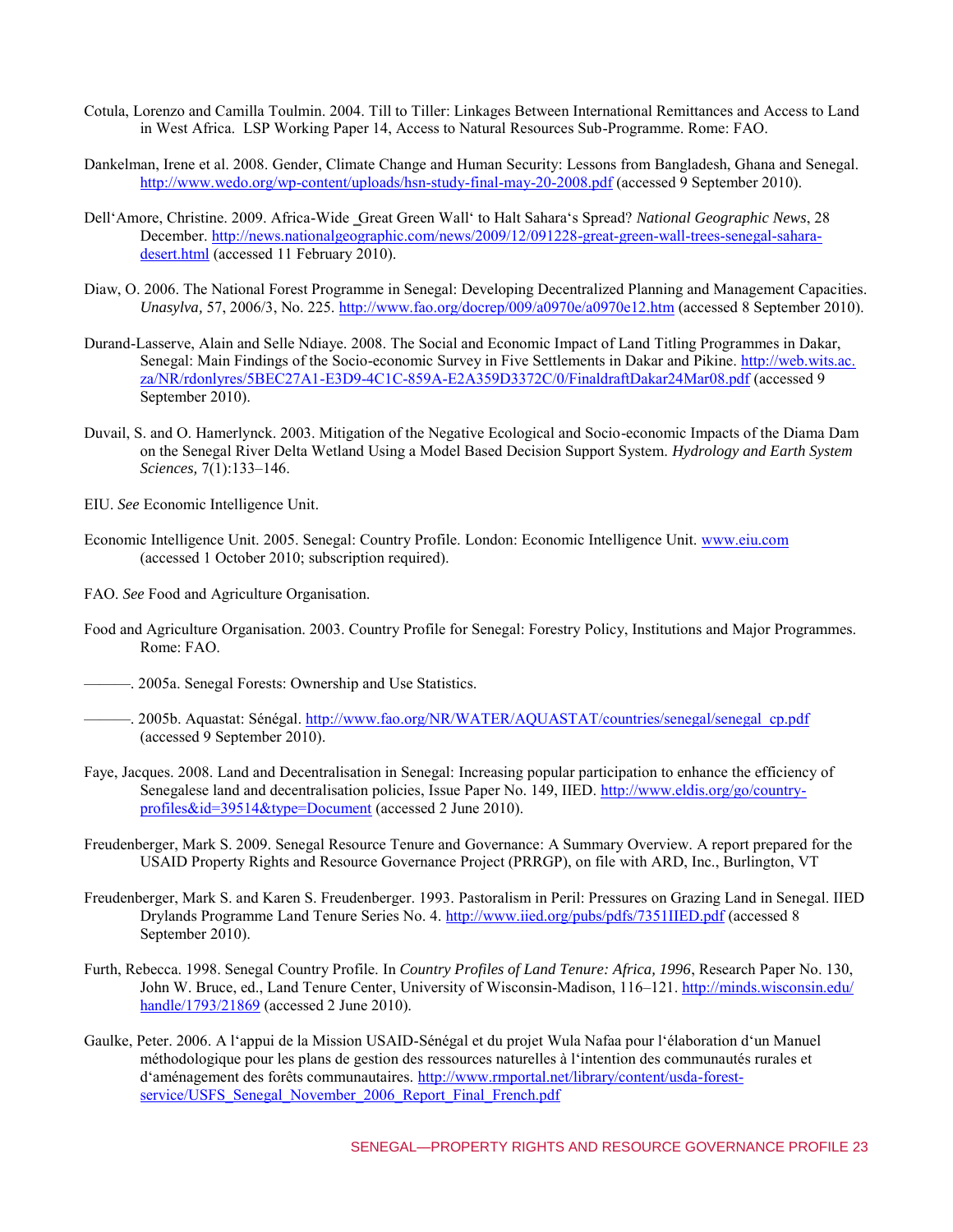(accessed 9 September 2010).

- Global Advice Network. 2009. Senegal Country Profile. [http://www.business-anti-corruption.com/country-profiles/sub](http://www.business-anti-corruption.com/country-profiles/sub-saharan-africa/senegal/corruption-levels/judicial-system/print?no_cache=1&print=1)[saharan-africa/senegal/corruption-levels/judicial-system/print?no\\_cache=1&print=1](http://www.business-anti-corruption.com/country-profiles/sub-saharan-africa/senegal/corruption-levels/judicial-system/print?no_cache=1&print=1) (accessed 6 September 2010).
- Global Property Guide. 2007. Senegal's Transaction Costs are High. [http://www.globalpropertyguide.com/Africa/Senegal](http://www.globalpropertyguide.com/Africa/Senegal/Buying-Guide) [/Buying-Guide](http://www.globalpropertyguide.com/Africa/Senegal/Buying-Guide) (accessed 9 September 2010).
- Golan., Elise. 1994. Land Tenure Reform in Senegal. LTC RP 101. University of Wisconsin: Land Tenure Center.
- GOS. *See* Government of Senegal.
- GTZ. *See* German Agency for Technical Cooperation.
- German Agency for Technical Cooperation. 2009. Support for Decentralization and Local Development. [http://www.gtz.de/](http://www.gtz.de/en/praxis/23778.htm) [en/praxis/23778.htm \(](http://www.gtz.de/en/praxis/23778.htm)accessed 7 September 2010).
- Government of Senegal. 1981. *Loi n° 81-13 du 4 mars 1981portant Code de l'Eau* (Water Code.)[. http://www.gouv.sn/IMG](http://www.gouv.sn/IMG/pdf/code_eau.pdf) [/pdf/code\\_eau.pdf](http://www.gouv.sn/IMG/pdf/code_eau.pdf) (accessed 2 June 2010).

——. 2001. Constitution of the Republic of Senegal: English Summary. [http://www.chr.up.ac.za/hr\\_docs/constitutions/](http://www.chr.up.ac.za/hr_docs/constitutions/docs/SenegalC%20(english%20summary)(rev).doc) [docs/SenegalC%20\(english%20summary\)\(rev\).doc](http://www.chr.up.ac.za/hr_docs/constitutions/docs/SenegalC%20(english%20summary)(rev).doc) ( accessed 10 July 2009). general CHR site; I couldn't find the Constitution. NA 10.2.10

- ———. 2003. *Loi N° 2003-36 du 24 novembre 2003 Portant Code Minier* (Mining Law)*.* [http://www.industrie.gouv.sn/](http://www.industrie.gouv.sn/elements%20DMG/CODE%20MINIER.pdf) [elements%20DMG/CODE%20MINIER.pdf](http://www.industrie.gouv.sn/elements%20DMG/CODE%20MINIER.pdf) (accessed 9 September 2010).
- ———. 2004a. Exploitation Forestière. [http://www.environnement.gouv.sn/article.php3?id\\_article=77](http://www.environnement.gouv.sn/article.php3?id_article=77) (accessed 9 September 2010).
- ———. 2004b. *Loi No. 2004-16, d'orientation agro-sylvo-pastorale, 25 Mai*[. http://countrystat.org/sen/cont/showItems](http://countrystat.org/sen/cont/showItems/catid/3/type/documents/fr) [/catid/3/type/documents/fr](http://countrystat.org/sen/cont/showItems/catid/3/type/documents/fr) (accessed 1 October 2010; scroll to law).
- ———. 2009. *Les Agences d'Exécution*[. http://www.pepam.gouv.sn/ensemble/agences.php](http://www.pepam.gouv.sn/ensemble/agences.php) (accessed 9 September 2010).
- ——. 2010a. Ministry of Housing, Construction, and Hydraulics Homepage. http://www.habitat.gouv.sn/?-Hydraulique-(accessed 8 September 2010).
- —. 2010b. Ministere de l'Environment, de la Protection de la Nature Plan du Travail Annual 2010. [http://www.](http://www.environnement.gouv.sn/IMG/pdf/PTA_MEPNBRLA_2010_CEPS.pdf) [environnement.gouv.sn/IMG/pdf/PTA\\_MEPNBRLA\\_2010\\_CEPS.pdf](http://www.environnement.gouv.sn/IMG/pdf/PTA_MEPNBRLA_2010_CEPS.pdf) (accessed 8 September 2010).
- Grigsby, William J. 2004. The Gendered Nature of Subsistence and Its Effect on Customary Land Tenure. *Society and Natural Resources*, 17:207–222.
- Hesseling, Gerti. 1990. Urban Land Conflicts and the Administration of Justice in Ziguinchor, Senegal. *Netherlands Review of Development Studies*, 3:1990/91. [https://openaccess.leidenuniv.nl/dspace/bitstream/1887/9033/1/ASC\\_1247243](https://openaccess.leidenuniv.nl/dspace/bitstream/1887/9033/1/ASC_1247243_150.pdf) [\\_150.pdf](https://openaccess.leidenuniv.nl/dspace/bitstream/1887/9033/1/ASC_1247243_150.pdf) (accessed 6 September 2010).
- Hunton & Williams. 2004. Customary and Islamic Law in Senega[l. http://www.legalbrief.co.za/article.php?story=](http://www.legalbrief.co.za/article.php?story=20041217123824607) [20041217123824607](http://www.legalbrief.co.za/article.php?story=20041217123824607) (accessed 6 September 2010).
- IMF. *See* International Monetary Fund.
- IUCN. *See* International Union for the Conservation of Nature.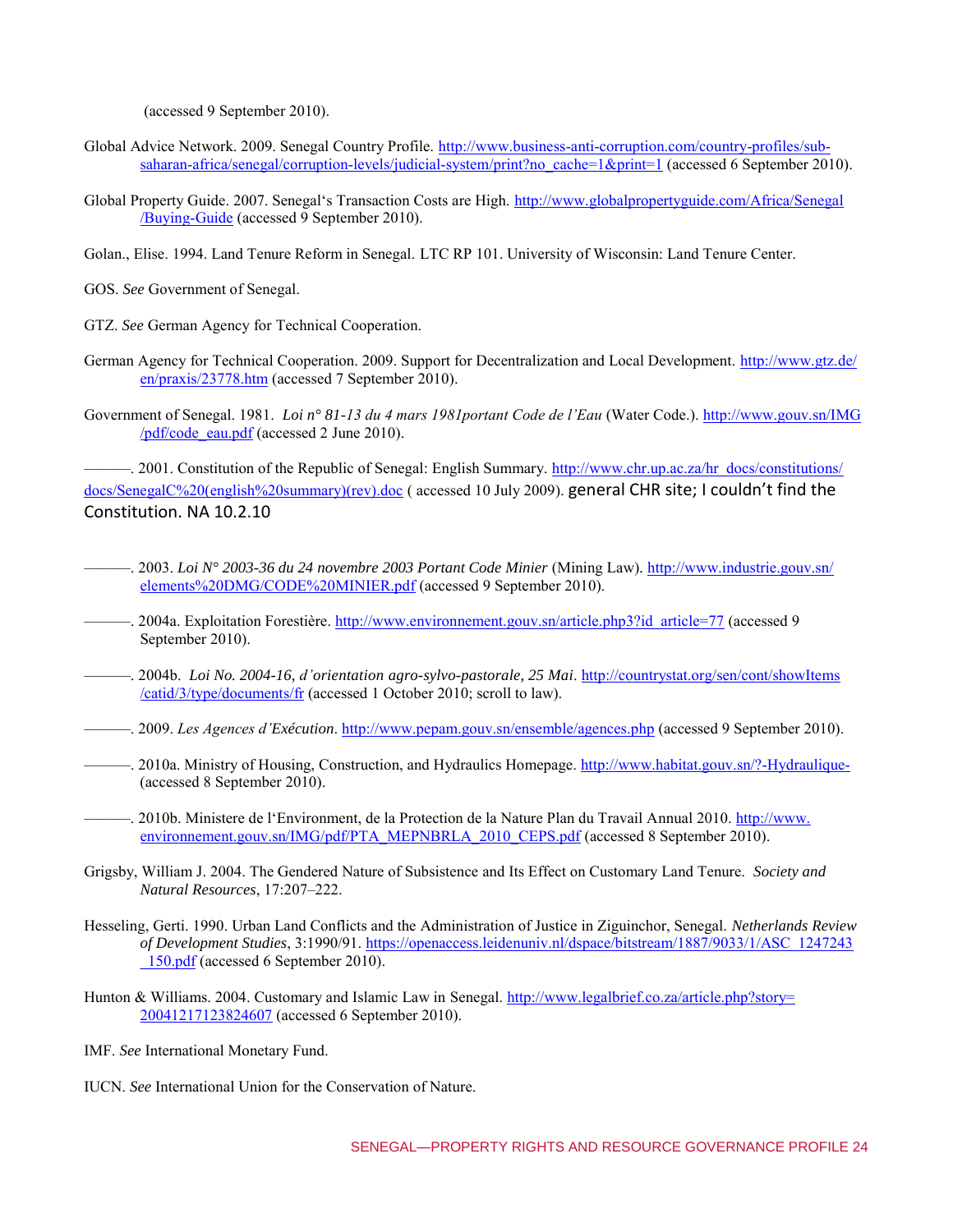- International Monetary Fund. 2008. Senegal: Selected Issues. Country Report: 08/221. [https://www.imf.org/external/](https://www.imf.org/external/pubs/ft/scr/2008/cr08221.pdf) [pubs/ft/scr/2008/cr08221.pdf \(](https://www.imf.org/external/pubs/ft/scr/2008/cr08221.pdf)accessed 5 September 2010).
- International Union for the Conservation of Nature. 2008. Threatened Species: the Red List. [http://www.arkive.org/news/](http://www.arkive.org/news/20081006-iucn-red-list-of-threatened-species.html) [20081006-iucn-red-list-of-threatened-species.html](http://www.arkive.org/news/20081006-iucn-red-list-of-threatened-species.html) (accessed 8 September 2010).
- Investment Promotion and Major Projects Agency. 2010. Senegal's Investment Promotion and Major Projects Agency Homepage.<http://www.apix.sn/enapix.htm#top>(accessed 6 September 2010).
- Jammal, Yahya and Leroy Jones. 2006. Impact of Privatization in Africa: Senegal Water. [http://siteresources.worldbank.org/](http://siteresources.worldbank.org/EXTNTFPSI/Resources/SenegalWater.pdf?resourceurlname=SenegalWater.pdf) [EXTNTFPSI/Resources/SenegalWater.pdf?resourceurlname=SenegalWater.pdf](http://siteresources.worldbank.org/EXTNTFPSI/Resources/SenegalWater.pdf?resourceurlname=SenegalWater.pdf) (accessed 8 September 2010).
- Larson, Anne M., and Jesse C. Ribot. 2007. The Poverty of Forestry Policy: Double Standards on an Uneven Playing Field. *Journal of Sustainability Science*, 2 (2): n.p.
- Lavigne Delville Philippe. 2000. Harmonising formal law and customary land rights in French-speaking WestAfrica. In *Evolving land rights, policy and tenure in Africa*, eds. Toulmin C. and Quan J., 97–121, London: DFID/IIED/ NRI.
- MCC. *See* Millennium Challenge Corporation.
- Millennium Challenge Corporation. 2010. MCC: Senegal.<http://www.mcc.gov/mcc/countries/senegal/index.shtml>(accessed 9 September 2010).
- Monkam, Nara. 2009. Property Taxation in Francophone Africa 1: Case Study of Senegal. Working Paper, WP09FAA3 Lincoln Institute of Land Policy. [http://www.lincolninst.edu/pubs/1600\\_Property-Taxation-in-Francophone-Africa-1](http://www.lincolninst.edu/pubs/1600_Property-Taxation-in-Francophone-Africa-1) (accessed 2 June 2010).
- Ngom, Ousmane. 2010. Minerals Industry Framework in Senegal. Presentation for the 8<sup>th</sup> Annual Investment in African Mining seminar, 9 March, Toronto.
- Niang, Papa Ndang. 2005. Study of the Cost of Compliance with Export Standards in the Senegalese Fishing Industry. Agriculture and Rural Development Discussion Paper No. 47845. [http://www-wds.worldbank.org/external/](http://www-wds.worldbank.org/external/default/WDSContentServer/WDSP/IB/2009/03/24/000333038_20090324051118/Rendered/PDF/478450WP0SN0Co10Box338867B01PUBLIC1.pdf) [default/WDSContentServer/WDSP/IB/2009/03/24/000333038\\_20090324051118/Rendered/PDF/478450WP0SN](http://www-wds.worldbank.org/external/default/WDSContentServer/WDSP/IB/2009/03/24/000333038_20090324051118/Rendered/PDF/478450WP0SN0Co10Box338867B01PUBLIC1.pdf) [0Co10Box338867B01PUBLIC1.pdf \(](http://www-wds.worldbank.org/external/default/WDSContentServer/WDSP/IB/2009/03/24/000333038_20090324051118/Rendered/PDF/478450WP0SN0Co10Box338867B01PUBLIC1.pdf)accessed 7 September 2010).
- *PANA.* See *Pan-African News Agency.*
- *Pan-African News Agency.* 2009. Ambassadors Approve Great Green Wall Project. 30 January. [http://www.afriquejet.com/](http://www.afriquejet.com/news/africa-news/ambassadors-approve-great-green-wall-project-2009013120868.html) [news/africa-news/ambassadors-approve-great-green-wall-project-2009013120868.html](http://www.afriquejet.com/news/africa-news/ambassadors-approve-great-green-wall-project-2009013120868.html) (accessed 3 July 2009.
- Platteau, Jean-Philippe, Anita Abraham, Frederic Gaspart, and Luc Stevens. 2005. Traditional marriage practices as determinants of women's land rights: Senegal and Burkina Faso in Gender and Land Compendium of Country Studies. Rome: FAO. [http://www.fao.org/docrep/008/a0297e/a0297e05.htm \(](http://www.fao.org/docrep/008/a0297e/a0297e05.htm)accessed 6 September 2010).
- Reynolds, Thomas H. and Arturo A Flores. 2009. Foreign Law Guide: Senegal.<http://www.foreignlawguide.com/>(accessed 12 February 2009; subscription required).
- Ribot, Jesse C. 2009. Authority over Forests: Empowerment and Subordination in Senegal's Democratic Decentralization. *Development and Change,* 40(1):105–29.
- SIM Senegal. *See* Salon International des Mines Senegal.
- Salman, Salmon M. and Daniel D. Bradlow. 2006. Regulatory Frameworks for Water Resource Management. World Bank. [http://books.google.com/books?id=VEwWRdHFFTQC&pg=PA97&lpg=PA97&dq=Senegal+water+law&source](http://books.google.com/books?id=VEwWRdHFFTQC&pg=PA97&lpg=PA97&dq=Senegal+water+law&source=bl&ots=UTL1Kf4_2U&sig=fOqjg_msqAmJm-ZAWVwEb0nRH5g&hl=en&ei=ml1fSr6cF9HclAfv7JyWDQ&sa=X&oi=book_result&ct=result&resnum=9) [=bl&ots=UTL1Kf4\\_2U&sig=fOqjg\\_msqAmJm-ZAWVwEb0nRH5g&hl=en&ei=ml1fSr6cF9HclAfv7JyWDQ](http://books.google.com/books?id=VEwWRdHFFTQC&pg=PA97&lpg=PA97&dq=Senegal+water+law&source=bl&ots=UTL1Kf4_2U&sig=fOqjg_msqAmJm-ZAWVwEb0nRH5g&hl=en&ei=ml1fSr6cF9HclAfv7JyWDQ&sa=X&oi=book_result&ct=result&resnum=9) [&sa=X&oi=book\\_result&ct=result&resnum=9](http://books.google.com/books?id=VEwWRdHFFTQC&pg=PA97&lpg=PA97&dq=Senegal+water+law&source=bl&ots=UTL1Kf4_2U&sig=fOqjg_msqAmJm-ZAWVwEb0nRH5g&hl=en&ei=ml1fSr6cF9HclAfv7JyWDQ&sa=X&oi=book_result&ct=result&resnum=9) (accessed 16 July 2009.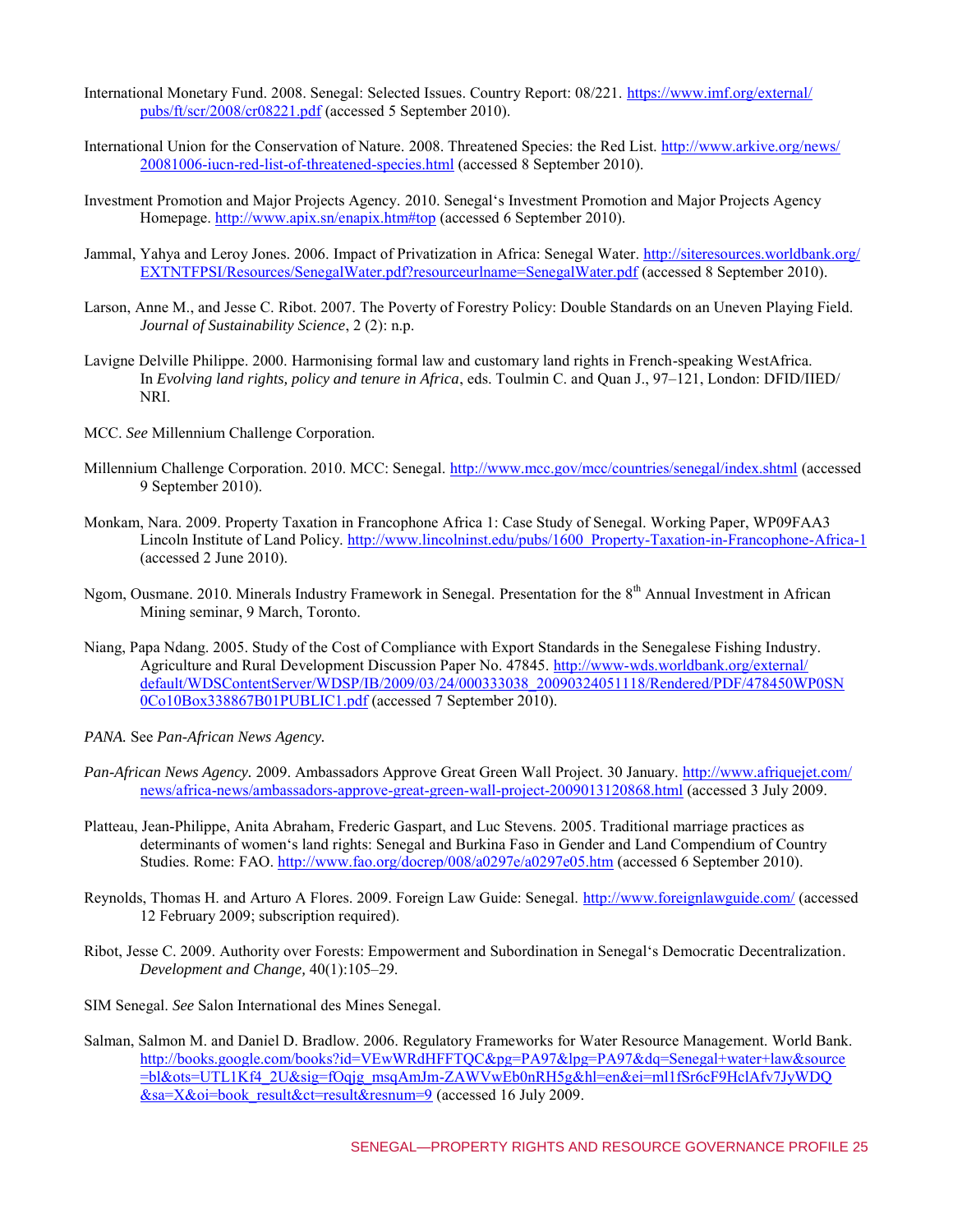- Salon International des Mines Senegal. 2010. Mining Laws and Regulations. [http://www.simsenegal.com/html/fivepagethree](http://www.simsenegal.com/html/fivepagethree.html) [.html](http://www.simsenegal.com/html/fivepagethree.html) (accessed 5 September 2010).
- Savornin, Olivier, Kally Niang, and Amadou Diouf. 1996. Artisanal Gold Mining in the Tambacounda Region of Senegal: First Report on the Reduction of Mercury Emissions through Appropriate Technologies Training. Kedougou, Senegal: The Blacksmith Institute. [http://www.chem.unep.ch/mercury/sector-specific-information/docs/070404](http://www.chem.unep.ch/mercury/sector-specific-information/docs/070404senegatraintrainers_first%20report.pdf) [senegatraintrainers\\_first%20report.pdf](http://www.chem.unep.ch/mercury/sector-specific-information/docs/070404senegatraintrainers_first%20report.pdf) (accessed 10 February 2010).
- Sylla, Moussa. 2005. Stratégie de Croissance Accélérée: Programmes Secteur Minier. [http://www.industrie.gouv.sn/elements](http://www.industrie.gouv.sn/elements%20DMG/PROGRAMME%20SECTEUR%20MINIER.ppt)  [DMG/PROGRAMME SECTEUR MINIER.ppt](http://www.industrie.gouv.sn/elements%20DMG/PROGRAMME%20SECTEUR%20MINIER.ppt) (accessed 9 July 2009).
- Sylla, Oumar. 2006. Decentralized Management of Irrigated Areas in the Sahel: Water User Associations in the Senegal River Valley. Human Development Report Occasional Paper. [http://hdr.undp.org/en/reports/global/hdr2006/](http://hdr.undp.org/en/reports/global/hdr2006/papers/Sylla%20Oumar.pdf) [papers/Sylla%20Oumar.pdf \(](http://hdr.undp.org/en/reports/global/hdr2006/papers/Sylla%20Oumar.pdf)accessed 6 September 2010).
- Tall, Serigne Mansour and Alphonse Tine. 2002. Farmer Participation in Land Use Negotiations in Thies Region, Senegal. [http://www.planotes.org/documents/plan\\_04408.pdf\(](http://www.planotes.org/documents/plan_04408.pdf)accessed 6 September 2010).
- Tappan, G.G., et al. 2004. Ecoregions and Land Cover Trends in Senegal. *Journal of Arid Environments*, 59(3): 427–462. [http://igskmncngs086.cr.usgs.gov/webappcontent/gwpp/YJARE\\_1317\\_Tappan.pdf](http://igskmncngs086.cr.usgs.gov/webappcontent/gwpp/YJARE_1317_Tappan.pdf) (accessed 1 October 2010).
- *Terra Daily.* 2010. GEF Backs Great Green Wall with \$119 Million. 17 June. [http://www.terradaily.com/reports/GEF\\_](http://www.terradaily.com/reports/GEF_backs_Great_Green_Wall_with_119_million_dollars_999.html) backs Great Green Wall\_with\_119\_million\_dollars\_999.html (accessed 6 September 2010).
- Thiam, Abou. 2005. The Problems of Water and of Access to Water in Senegal. Paper presented at the World Citizens Assembly on Water, 27–30 October, Kuala Lumpur, Malaysia. (In French.). [http://www.wcaw.org/upload](http://www.wcaw.org/upload_files/13/AThiammalaysia1.pdf) [\\_files/13/AThiammalaysia1.pdf](http://www.wcaw.org/upload_files/13/AThiammalaysia1.pdf) (accessed 2 June 2010).
- Tzeutschler, Gregory G.A. 1999. Growing Security: Land Rights and Agricultural Development in Northern Senegal. *Journal of African Law*, 43:36–62.
- UNDP. *See* United Nations Development Programme.
- UNESCO. *See* United Nations Educational, Scientific and Cultural Organization.
- UNSD. *See* United Nations Statistics Division.
- UNWFP. *See* United Nations World Food Program.
- USAID. *See* United States Agency for International Development.
- USDOS. *See* United States Department of State.
- USFS. *See* United States Forest Service.
- United Nations Development Programme. 2009. Human Development Report 2009.<http://hdr.undp.org/en/statistics/> (accessed 27 May 2009).
- United Nations Educational, Scientific and Cultural Organization. 2009. World Water Development Report: Senegal River Basin Case Study. [http://www.unesco.org/water/wwap/case\\_studies/senegal\\_river/index.shtml](http://www.unesco.org/water/wwap/case_studies/senegal_river/index.shtml) (accessed 5 September 2010).

United Nations Statistics Division. 2009. Environmental Statistics Country Snapshot: Senegal. [http://mdgs.un.org/unsd/](http://mdgs.un.org/unsd/environment/envpdf/Country_Snapshots_Sep%202009/Senegal.pdf) [environment/envpdf/Country\\_Snapshots\\_Sep%202009/Senegal.pdf](http://mdgs.un.org/unsd/environment/envpdf/Country_Snapshots_Sep%202009/Senegal.pdf) (accessed 5 September 2010).

United Nations World Food Programme. 2009. EU Food Facility to Boost Agricultural Production in Senegal. [http://www.](http://www.reliefweb.int/rw/rwb.nsf/db900sid/LSGZ-7UKFQ8?OpenDocument&RSS20&RSS20=FS)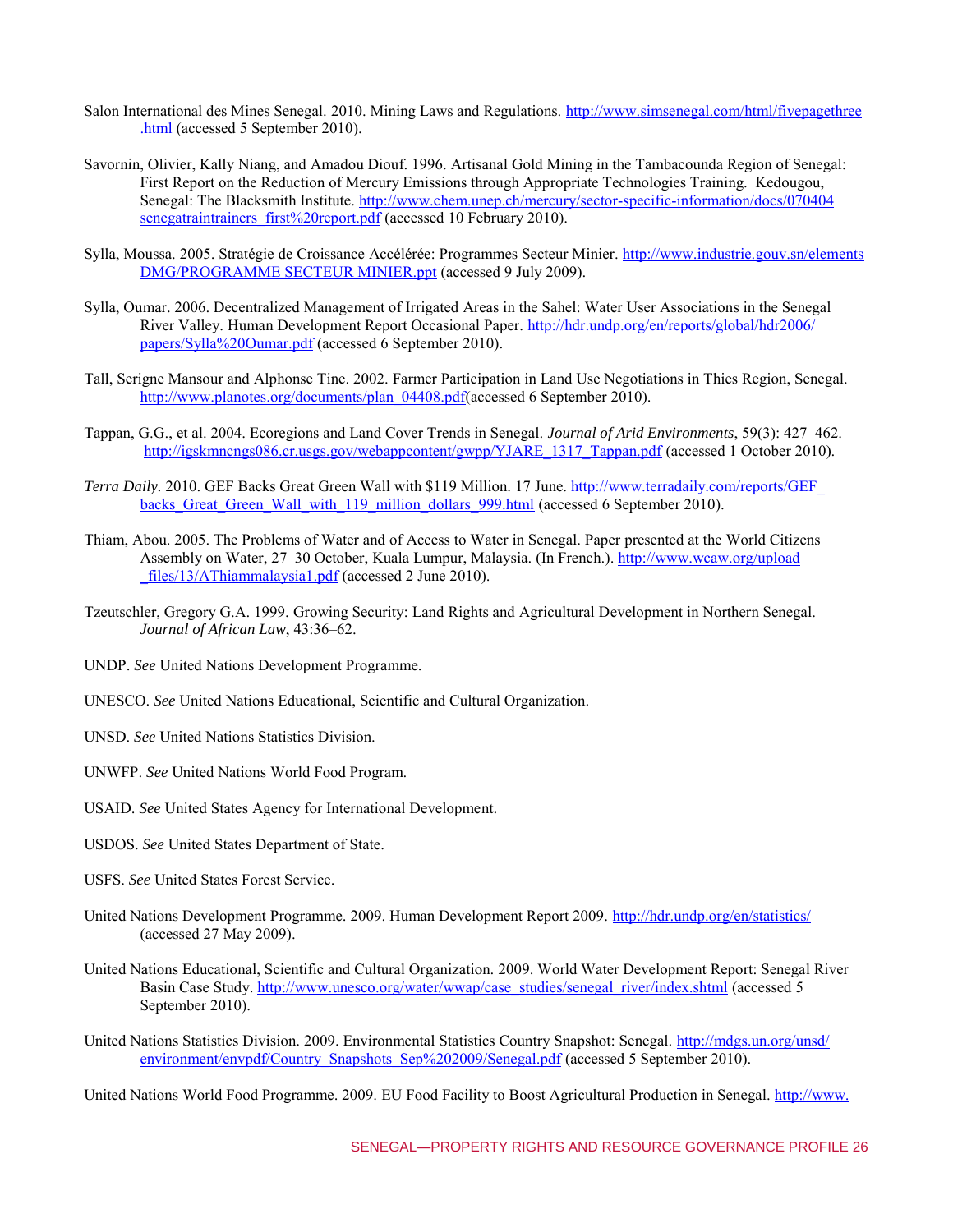reliefweb.int/rw/rwb.nsf/db900sid/LSGZ-7UKFQ8?OpenDocument&RSS20&RSS20=FS (accessed 1 June 2010).

- United States Agency for International Development. 2006. USAID/Senegal Strategy Statement 2005: Annex 2. [http://www.](http://www.encapafrica.org/documents/biofor/Senegal_strategy05%20Annex%202.doc) [encapafrica.org/documents/biofor/Senegal\\_strategy05%20Annex%202.doc](http://www.encapafrica.org/documents/biofor/Senegal_strategy05%20Annex%202.doc) (accessed 9 September 2010).
- ———. 2009a. Putting Rural Senegal on the Maps.<http://senegal.usaid.gov/node/94>(accessed 9 September 2010).
- ——. 2009b. Forest Management Restores a Cultural Symbol. http://www.usaid.gov/stories/senegal/ss\_senegal [environment.html \(](http://www.usaid.gov/stories/senegal/ss_senegal_environment.html)accessed 9 September 2010).
- ———. 2010. Agriculture and Natural Resources Management Wula Nafaa.<http://senegal.usaid.gov/en/node/137> (accessed 6 May 2010).
- United States Department of State. 2010a. Senegal: Background Note.<http://www.state.gov/r/pa/ei/bgn/2862.htm>(accessed 8 September 2010).
- ———. 2010b. Congressional Budget Justification for Foreign Operation FY11. Washington DC: US Department of State.
- United States Forest Service. 2009. International Programs: Senegal. [http://www.fs.fed.us/global/globe/africa/senegal](http://www.fs.fed.us/global/globe/africa/senegal.htm) [.htm](http://www.fs.fed.us/global/globe/africa/senegal.htm) (accessed 9 September 2010).
- WFP. *See* World Food Programme.
- Weidemann Associates, Inc. 2006. Evaluation of USAID Agriculture and Natural Resources Management Project Wula Nafaa:" Final Report. [http://pdf.usaid.gov/pdf\\_docs/PDACJ381.pdf](http://pdf.usaid.gov/pdf_docs/PDACJ381.pdf) (accessed 9 September 2010).
- Wood, E.C., G.G. Tappan, A. Hadj. 2004. Understanding the Drivers of Agricultural Land Use Change in South Central Senegal. *Journal of Arid Economics*, 59(3):565–582.<http://www.personal.psu.edu/users/p/x/pxt14/jae8.pdf> (accessed 1 October 2010).
- World Bank. 2002. Upgrading of Low Income Urban Settlements, Country Assessment Report: Senegal. [http://web.mit.edu](http://web.mit.edu/urbanupgrading/upgrading/case-examples/overview-africa/country-assessments/download/SENEGAL.pdf) [/urbanupgrading/upgrading/case-examples/overview-africa/country-assessments/download/SENEGAL.pdf](http://web.mit.edu/urbanupgrading/upgrading/case-examples/overview-africa/country-assessments/download/SENEGAL.pdf) (accessed 9 September 2010).
- ———. 2005. Senegal: Agricultural Markets and Agribusiness Development Project PID. Report AB1685. [http://www](http://www-wds.worldbank.org/external/default/WDSContentServer/WDSP/IB/2005/07/07/000104615_20050711101247/Rendered/PDF/SEN1AgMarkets0PID0Appraisal0July07102005.pdf)[wds.worldbank.org/external/default/WDSContentServer/WDSP/IB/2005/07/07/000104615\\_20050711101247/](http://www-wds.worldbank.org/external/default/WDSContentServer/WDSP/IB/2005/07/07/000104615_20050711101247/Rendered/PDF/SEN1AgMarkets0PID0Appraisal0July07102005.pdf) [Rendered/PDF/SEN1AgMarkets0PID0Appraisal0July07102005.pdf](http://www-wds.worldbank.org/external/default/WDSContentServer/WDSP/IB/2005/07/07/000104615_20050711101247/Rendered/PDF/SEN1AgMarkets0PID0Appraisal0July07102005.pdf) (accessed 8 September 2010).
- ———. 2006a. Republic of Senegal: Joint IDA-IMF Staff Advisory Note of the Second Poverty Reduction Strategy Paper. [http://www.imf.org/external/pubs/ft/scr/2006/cr0669.p](http://www.imf.org/external/pubs/ft/scr/2006/cr0669.pdf)df (accessed 2 June 2010).
- ———. 2006b. Migration and Remittances in Senegal. Publication of the Development Prospects Group. [http://siteresources.](http://siteresources.worldbank.org/INTPROSPECTS/Resources/334934-1181678518183/Senegal.pdf) [worldbank.org/INTPROSPECTS/Resources/334934-1181678518183/Senegal.pdf \(](http://siteresources.worldbank.org/INTPROSPECTS/Resources/334934-1181678518183/Senegal.pdf)accessed 6 September 2010).
- ———. 2007. Country Assistance Strategy for the Republic of Senegal for the Period FY07-FY10. Report No. 36608-SN. Washington DC: The World Bank.
- ———. 2008. *Cadre de Politique de Reinstallation de Population Dans le Cadre du PSAOP 2: Rapport Final*. [http://www](http://www-wds.worldbank.org/servlet/WDSContentServer/WDSP/IB/2005/08/24/000160016_20050824160741/Rendered/PDF/RP3401CADRE0RE1sed1final1disclosed1.pdf)[wds.worldbank.org/servlet/WDSContentServer/WDSP/IB/2005/08/24/000160016\\_20050824160741/Rendered/PDF](http://www-wds.worldbank.org/servlet/WDSContentServer/WDSP/IB/2005/08/24/000160016_20050824160741/Rendered/PDF/RP3401CADRE0RE1sed1final1disclosed1.pdf) [/RP3401CADRE0RE1sed1final1disclosed1.pdf \(](http://www-wds.worldbank.org/servlet/WDSContentServer/WDSP/IB/2005/08/24/000160016_20050824160741/Rendered/PDF/RP3401CADRE0RE1sed1final1disclosed1.pdf)accessed 2 June 2010).
- ———. 2009a. 2008 World Development Indicators. Washington DC: The World Bank.<http://data.worldbank.org/indicator> (accessed 9 September 2010).
- ———. 2009b. Status of Projects in Execution FY09: Senegal. [http://siteresources.worldbank.org/EXTSOPE/Resources/](http://siteresources.worldbank.org/EXTSOPE/Resources/5929620-1254491038321/6460830-1254525284835/Senegal.pdf) [5929620-1254491038321/6460830-1254525284835/Senegal.pdf](http://siteresources.worldbank.org/EXTSOPE/Resources/5929620-1254491038321/6460830-1254525284835/Senegal.pdf) (accessed 8 September 2010).